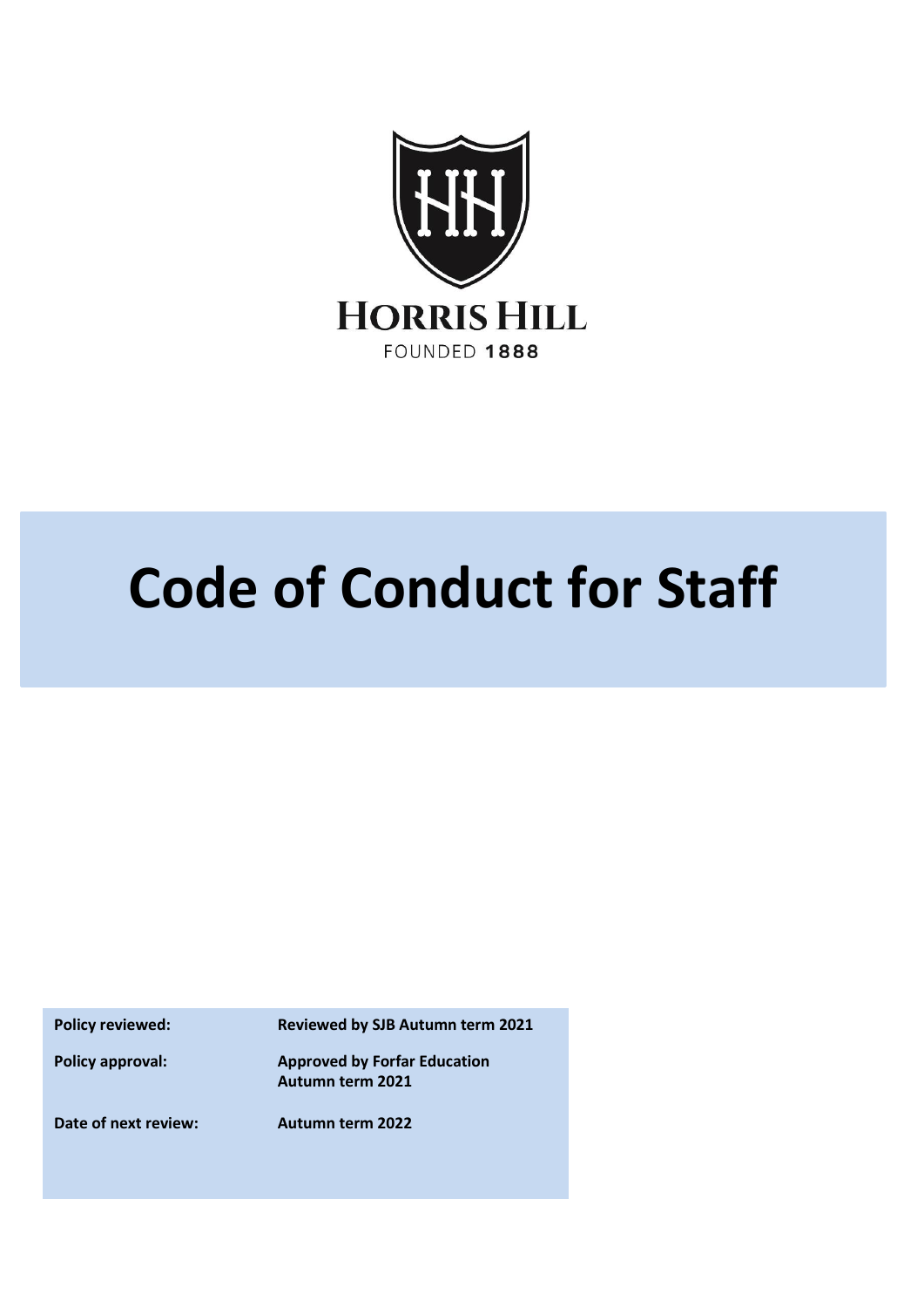#### **Purpose and Application**

- 1 **Purpose:** The purpose of this Code is to ensure that relationships between Staff (as defined below), employees, contractors, visitors, volunteers, pupils and their parents, guardians or carers are reasonable and mutually respectful at all times.
- 2 This Code has been produced to:
	- 2.1 clarify the behavioural expectations and professional responsibilities of all Staff;
	- 2.2 by doing so, to help to discharge the School's legal duties to its Staff, pupils and others affected by its operation and protect them from harm;
	- 2.3 to help to encourage a culture of reflection and of reporting concerns; and
	- 2.4 help adults establish safe practices and reduce the risk of false accusation or improper conduct.
- 3 **Introduction:** This guidance has been produced to help all staff establish the safest possible learning and working environments. The aims are to safeguard young people and reduce the risk of staff being falsely accused of improper or unprofessional conduct.

#### *This means that these guidelines:*

*apply to all adults working in education settings whatever their position, roles, or responsibilities, including volunteers, governors, supply staff and contractors.*

#### 4 **Duty of Care**

Teachers and other staff are accountable for the way in which they exercise authority; manage risk; use resources; and protect pupils from discrimination and avoidable harm.

All staff, whether paid or voluntary, have a duty to keep young people safe and to protect them from physical and emotional harm. This duty is in part exercised through the development of respectful, caring and professional relationships between staff and pupils and behaviour by staff that demonstrates integrity, maturity and good judgement. All staff have a particular duty to be vigilant for signs that pupils may be drawn into extremism (see the Prevent Duty in the Safeguarding Policy).

There are legitimate high expectations about the nature of the professional involvement of staff in the lives of pupils. When individuals accept a role that involves working with children and young people, they need to understand and acknowledge the responsibilities and trust inherent in that role.

Employers have a duty of care towards their employees which requires them to provide a safe working environment for staff and guidance about safe working practices.

#### *This means that staff should:*

- *understand the responsibilities which are part of their employment or role, and be aware that sanctions will be applied if these provisions are breached*
- *always act, and be seen to act, in the child's best interests*
- *avoid any conduct which would lead any reasonable person to question their motivation and intentions*
- *take responsibility for their own actions and behaviour*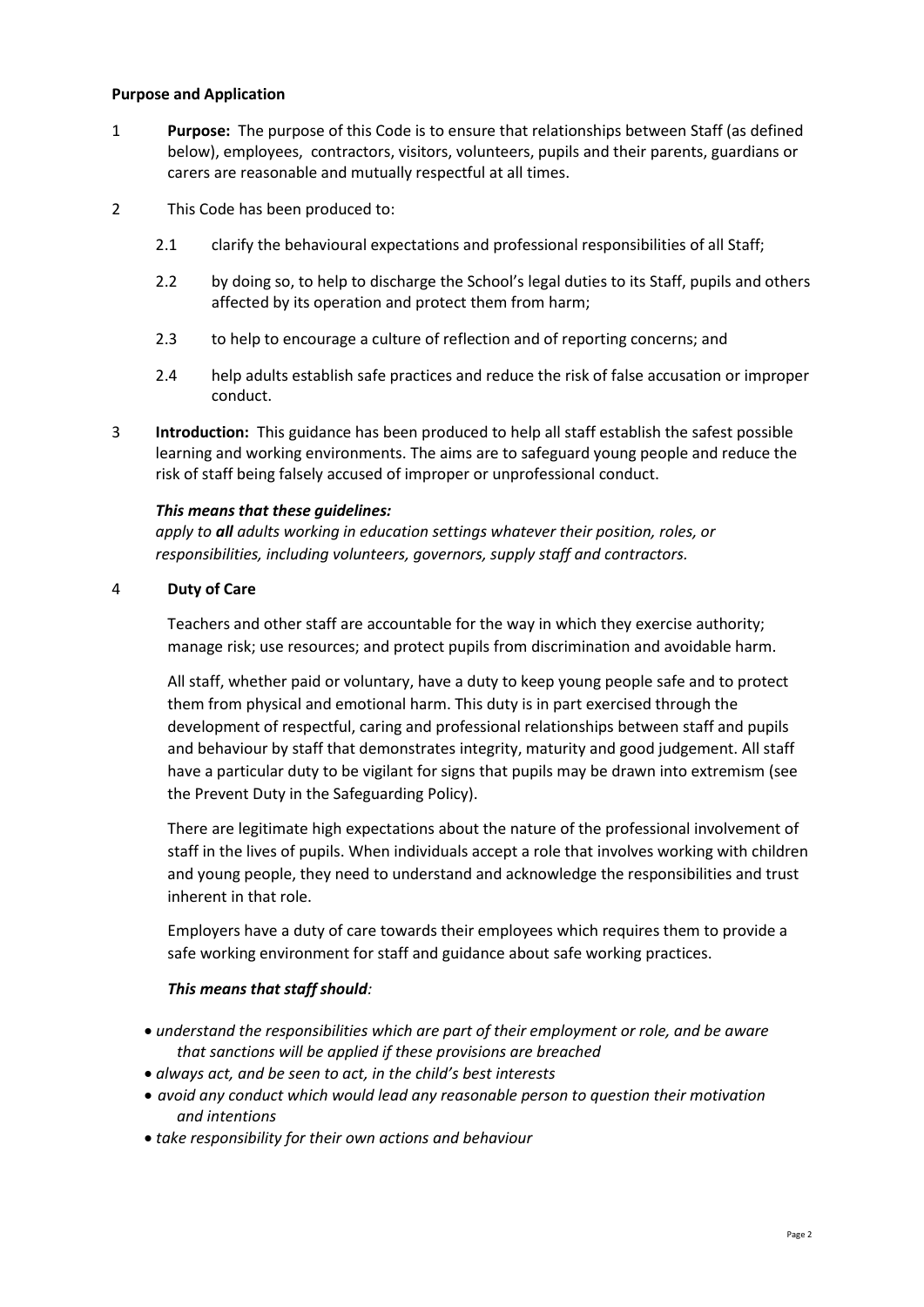# **5 Exercise of Professional Judgement**

This Code of Conduct cannot provide a complete checklist of what is, or is not, appropriate behaviour for staff. It does highlight however, behaviour that is illegal, inappropriate or inadvisable. There will be occasions and circumstances in which staff have to make decisions or take action in the best interests of the pupils which could contravene this guidance or where no guidance exists. Individuals are expected to make judgements about their behaviour in order to secure the best interests and welfare of the children in their charge and in so doing, will be seen to be acting reasonably.

# *This means that where no specific guidance exists staff should:*

- *discuss the circumstances that informed their action, or their proposed action, with a senior colleague. This will help to ensure that the safest practices are employed and reduce the risk of actions being misinterpreted*
- *always discuss any misunderstanding, accidents or threats with the headmaster or a senior member of staff*
- *always record discussions and actions taken with their justifications*
- 6 This Code has regard to the School's child protection and safeguarding policy and procedures and the following (collectively referred to in this Code as the **Guidance**):
	- 6.1 *Keeping children safe in education* (September 2021) (**KCSIE**) (which refers to the nonstatutory advice for practitioners: What to do if you're worried a child is being abused (March 2015));
	- 6.2 *Disqualification under the Childcare Act 2006* (August 2018);
	- 6.3 *Working together to safeguard children* (July 2018, updated December 2020) (**WT**):
		- 6.3.1 WT refers to the non-statutory advice: *Information sharing* (July 2018).
	- 6.4 *Revised Prevent Duty Guidance: for England and Wales* (April 2021) (**Prevent**). Prevent is supplemented by:
		- 6.4.1 *The Prevent duty: Departmental advice for schools and childminders* (June 2015);
		- 6.4.2 *Channel Duty Guidance: Protecting vulnerable people from being drawn into terrorism* (February 2021)
		- 6.4.3 *The use of social media for online radicalisation* (July 2015).
	- 6.5 Guidance on female genital mutilation, to include:
		- 6.5.1 *Multi-agency statutory guidance on female genital mutilation* (October 2018)
		- 6.5.2 Home Office statutory guidance *Mandatory Reporting of Female Genital Mutilation: procedural information* (October 2015).
		- 6.5.3 Guidance published by the Department for Health which provides useful information and support for health professionals which will be taken into account by the School's medical staff.
		- 6.6 Guidance on mental health, to include:
			- 6.6.1 *Preventing and Tackling Bullying* (July 2017);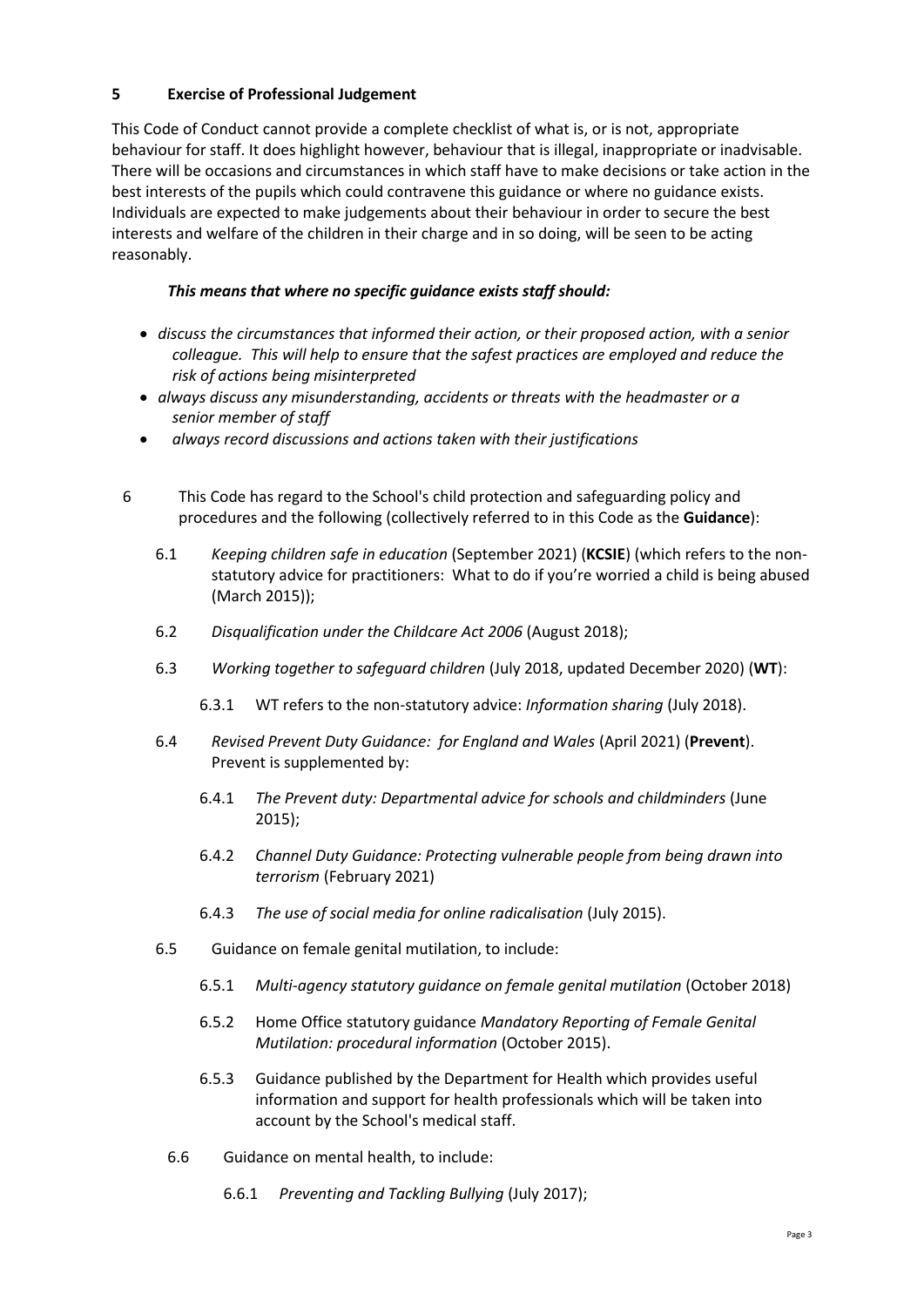- 6.6.2 *Mental Health and Behaviour in Schools* (November 2018); and
- 6.6.3 *Promoting children and young people's emotional health and wellbeing*  (March 2015).
- 7 **Application:** The Code of Conduct (**Code**) applies to all Staff working in or on behalf of the School (**School**), whether paid or unpaid, whatever their position, role or responsibilities and **Staff** includes employees, contractors, work placement students and volunteers (Staff). All Staff will receive training in relation to this Code.
- 8 **Your duty:** It is the duty of every member of Staff to understand and observe the rules and obligations in this Code. You should also follow the Guidance.
- 9 **Wrongdoing:** All Staff are required to report their own wrongdoing, or any wrongdoing or proposed wrongdoing of any other member of staff or any conduct or concern which they may suspect to be inappropriate to the Headmaster.
- 10 **Application with other policies:** The Code should be read in conjunction with the School's Safeguarding and Child Protection Policy and Procedures, its Whistleblowing Policy and its Dignity at Work Policy.

#### **Guiding Principles**

# 11 **Principles for All Staff**

- 8.1 All Staff should put the well-being, development and progress of all pupils first by:
	- 11.1.1 taking all reasonable steps to ensure the safety and well-being of pupils under their supervision;
	- 11.1.2 using professional expertise and judgment for the best interests of pupils in their care;
	- 11.1.3 demonstrating self awareness and taking responsibility for their own actions and for providing help and support to pupils;
	- 11.1.4 raising concerns about the practices of teachers or other professionals where these may have a negative impact on pupils' learning or progress, or may put pupils at risk;
	- 11.1.5 being familiar with the School's Safeguarding and Child Protection Policy and Procedures and the Good Behaviour and Sanctions Policy;
	- 11.1.6 reading and understanding Part 1, and where appropriate Annex A, of KCSIE (September 2021);
	- 11.1.7 knowing the role, identity and contact details of the current Designated Safeguarding Lead and their Deputies;
	- 11.1.8 knowing the role, identity and contact details of the Proprietor's Nominated Safeguarding Representative; and
	- 11.1.9 being aware that they are in a position of trust (i.e. the adult is in a position of power or influence over the pupil due to his or her work); that the relationship is not a relationship between equals and that this position must never be used to intimidate, bully, humiliate, coerce or threaten pupils.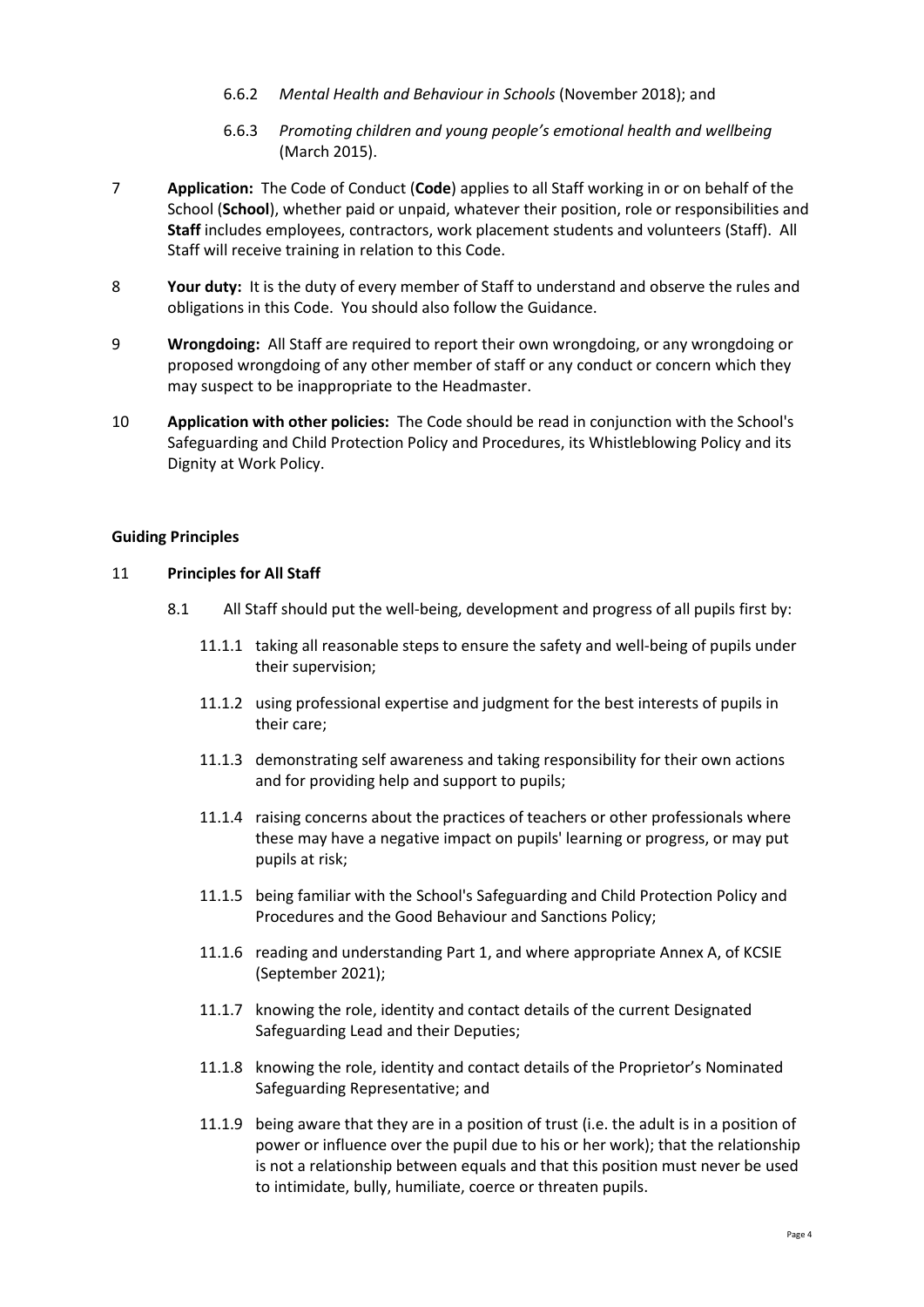- 9.2 All Staff should demonstrate respect for diversity and take steps to promote equality by:
	- 9.2.1 acting appropriately and in accordance with this Code of Conduct, towards all pupils, parents, guardians or carers and Staff;
	- 9.2.2 complying with the School's anti-bullying, Equal Opportunities and Dignity at Work policies and this Code of Conduct;
	- 9.2.3 addressing issues of discrimination and bullying whenever they arise; and
	- 9.2.4 helping to create a fair and inclusive School environment.
- 11.3 All Staff should work as part of a unified Staff body by:
	- 11.3.1 developing productive and supportive relationships with colleagues;
	- 11.3.2 exercising any management responsibilities in a respectful, inclusive and fair manner;
	- 11.3.3 complying with all School policies and procedures;
	- 11.3.4 participating in the School's development and improvement activities;
	- 11.3.5 recognising the role of the School in the life of the local community; and
	- 11.3.6 upholding the School's reputation and standing within the local community and building trust and confidence in it.
- 9.4 All Staff should understand that the School has a legal duty to have regard to the need to prevent people from being drawn into terrorism, and consequently should be aware of:
	- 11.4.1 what extremism and radicalisation means and why people including pupils and fellow staff members - may be vulnerable to being drawn into terrorism as a consequence of it;
	- 11.4.2 what measures are available to prevent people from becoming drawn into terrorism and how to challenge the extremist ideology that can be associated with it; and
	- 11.4.3 how to obtain support for people who may be being exploited by radicalising influences.
- 9.5 All Staff should maintain public trust and confidence in the School and in their profession by:
	- 11.5.1 demonstrating honesty and integrity;
	- 11.5.2 understanding and upholding their duty to safeguard the welfare of children and young people;
	- 11.5.3 understanding and demonstrating fundamental British values, including democracy, the rule of law, individual liberty and mutual respect and tolerance of different faiths and beliefs;
	- 11.5.4 maintaining reasonable standards of behaviour whether inside or outside of normal School hours and whether on or off the School's site; and
	- 11.5.5 maintaining an effective learning environment.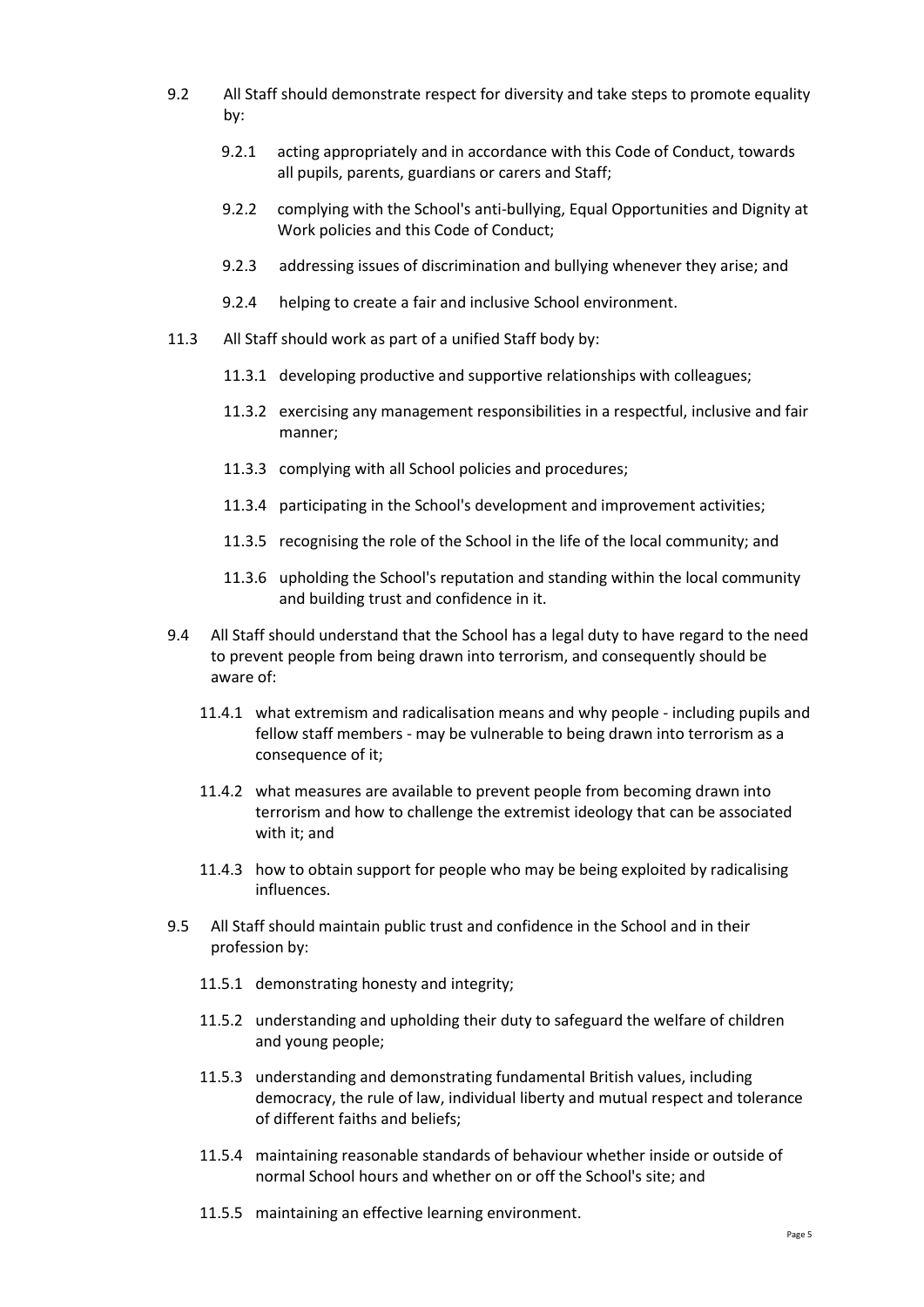- *11.6* All Staff should raise any concerns relating to honour-based abuse (to include female genital mutilation (FGM) and forced marriage) with the Designated Safeguarding Lead and involve children's social care as appropriate in accordance with the School's safeguarding and child protection policy and procedures. Teachers must also report to the police cases where they discover (either through disclosure by the victim or visual evidence) that an act of FGM appears to have been carried out on a girl under the age of 18. The report should be made orally by calling 101, the single nonemergency number. It will be rare for teachers to see visual evidence, and they should not be examining pupils but those failing to report such cases will face disciplinary sanctions.
- *11.7* All Staff should know what to do if a child tells them that they are being abused, exploited or neglected. Staff should know how to manage the requirement to maintain an appropriate level of confidentiality. This means only involving those who need to be involved, such as the Designated Safeguarding Lead (or deputy) and children's social care. Staff should never promise a child that they will not tell anyone about a report of any form of abuse, as this may ultimately not be in the best interests of the child.
- 11.8 All Staff should be aware that safeguarding incidents and/or behaviours can be associated with factors outside the School and/or can occur between children outside of the School environment. All Staff, but especially the designated safeguarding lead (and deputies) should consider whether children are at risk of abuse or exploitation in situations outside their families. Extra-familial harms take a variety of different forms and children can be vulnerable to multiple harms including (but not limited to) sexual exploitation, criminal exploitation, and serious youth violence.
- 11.9 All Staff should also be aware that mental health problems can, in some cases, be an indicator that a child has suffered or is at risk of suffering abuse, neglect or exploitation. Only appropriately trained professionals should attempt to make a diagnosis of a mental health problem. Staff however, are well placed to observe children day-to-day and identify those whose behaviour suggests that they may be experiencing a mental health problem or be at risk of developing one. It is key that staff are aware of how experiences such as abuse, neglect or other potentially traumatic adverse childhood experiences can impact on a child's mental health, behaviour and education. If Staff have a mental health concern about a child that is also a safeguarding concern, immediate action should be taken, following the School's child protection and safeguarding policy and procedures.
- 11.10 All staff should be able to reassure victims that they are being taken seriously and that they will be supported and kept safe. A victim should never be given the impression that they are creating a problem by reporting abuse, sexual violence or sexual harassment. Nor should a victim ever be made to feel ashamed for making a report.
- 11.11 The School encourages an open and transparent culture in which it may identify concerning, problematic, or inappropriate behaviour early, minimise the risk of abuse and ensure that all Staff working in or on behalf of the School are clear about professional boundaries and act within these boundaries.
	- 11.11.1 All Staff should be aware of their responsibility to report low level concerns (ie any concern that they or another member of Staff may have acted in a way that is inconsistent with this Code, that does not otherwise meet the harms threshold set out in KCSIE).
	- 11.11.2 Low level concerns should be reported: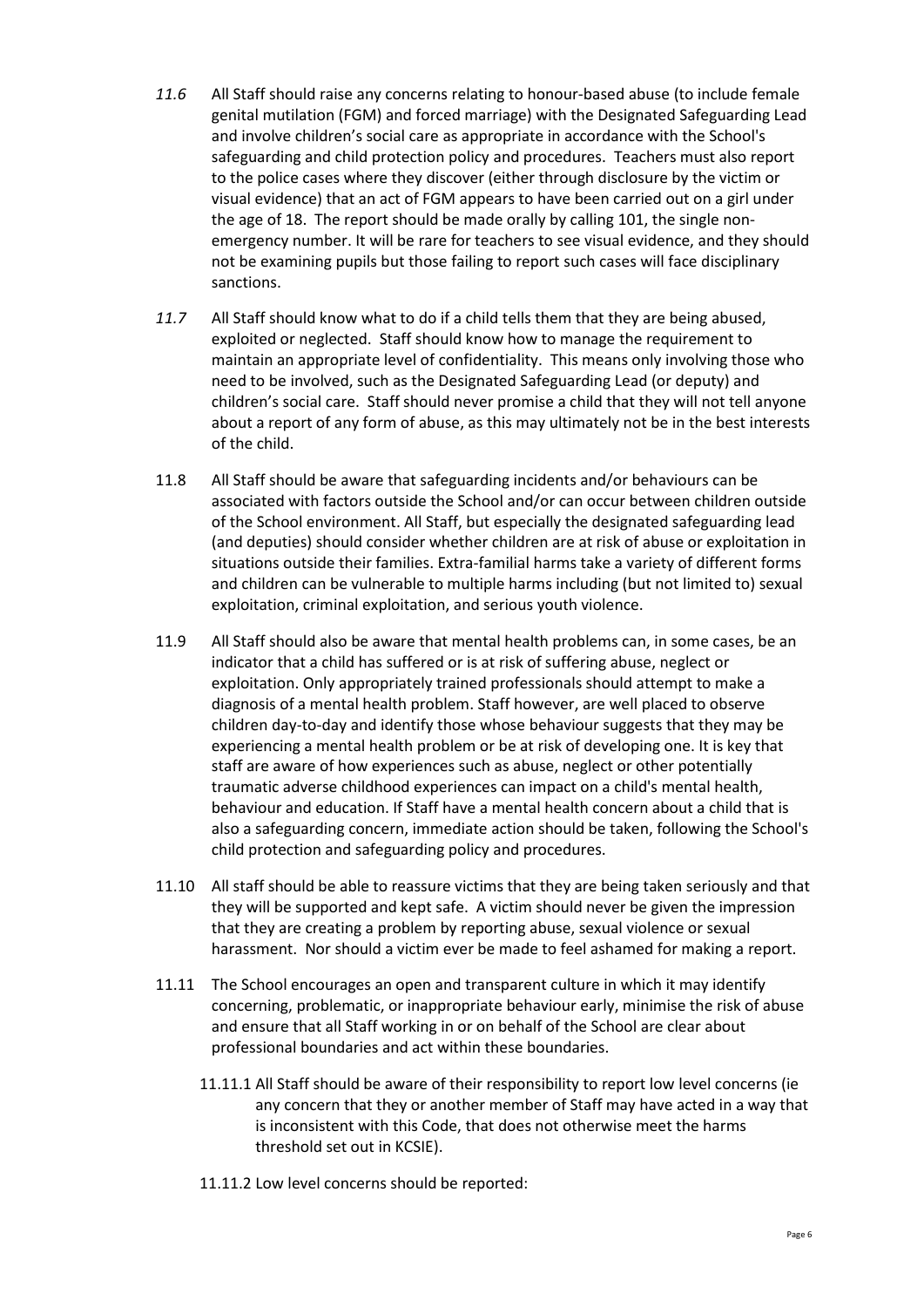- (a) To the Headmaster;
- (b) If about the Headmaster to the Proprietor's Nominated Safeguarding Representative;
- (c) If there is a conflict of interest in reporting the matter to the Proprietor, then to the LADO.

All concerns, including low level concerns, should be reported in writing.

## 12 **Additional principles for teachers**

- 12.1 Teachers, whether qualified or not, are obliged to uphold the government's Teachers' Standards [\(https://www.gov.uk/government/publications/teachers-standards\).](https://www.gov.uk/government/publications/teachers-standards).) These, together with the Horris Hill Staff Code of Conduct, will form the basis for any review of professional conduct.
- 12.2 The Headmaster will assess teachers' performance against the standards to a level that is consistent with what should reasonably be expected of a teacher in the relevant role and at the relevant stage of their career.
- 12.3 Teachers should take responsibility for maintaining the quality of their teaching practice by:
	- 12.3.1 meeting the professional standards for teaching applicable to their role and position within the School;
	- 12.3.2 reflecting on their current practice and seeking out opportunities to develop knowledge, understanding and skills;
	- 12.3.3 helping pupils to become confident and successful learners; and
	- 12.3.4 establishing productive relationships with parents, guardians or carers by:
		- (a) providing accessible and accurate information about their child's progress;
		- (b) involving them in important decisions about their child's education; and
		- (c) complying with this Code.

13.4 All teachers should base their relationship with pupils on trust and respect. They must:

- 1. follow policies, procedures and guidelines on matters such as communication with pupils, physical contact, behaviour management, inclusion, access and equality of opportunity;
- 2. conduct their relationships with pupils professionally and appropriately both in school and out of school;
- 3. ensure that any communication with pupils is appropriate, following Horris Hill School policies on communication via electronic media, such as e-mail, texting and social networking websites;
- 4. are committed to providing equal opportunities for all pupils, regardless of their age, gender, sexual orientation, disability, English as an additional language, additional learning needs, race, religion or belief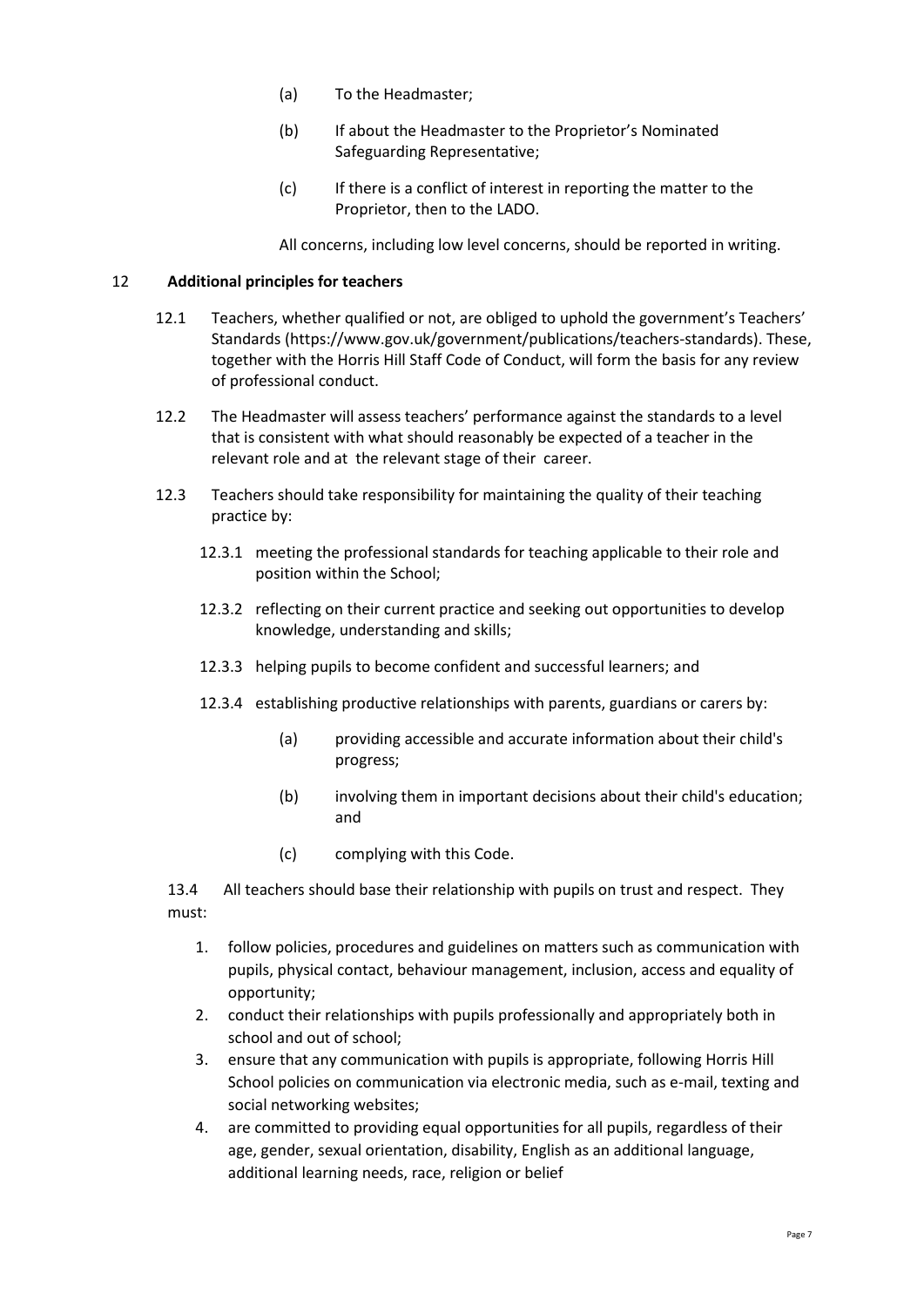- 5. comply with policies, procedures and guidelines\* on matters such as safeguarding and child protection, educational visits or trips and their own professional and personal conduct;
- 6. take all reasonable steps to ensure the safety and wellbeing of pupils under their supervision at all times;
- 7. report any incident which may be perceived to breach the established boundaries between teachers and pupils;
- 8. contribute to the creation of a fair and inclusive school environment by rigorously and promptly addressing discrimination, stereotyping and bullying;
- 9. identify and address issues at all times that might impact on pupils' welfare.

# **Guidance on Staff/Pupil Relationships**

13 **Application:** Allegations of unprofessional conduct or improper contact or words can arise at any time. Professionalism and vigilance are required so as to ensure the safety of children in our care, and to reduce the risk of an allegation of impropriety against a member of Staff. This guidance applies to all Staff.

#### 14 **Sexual contact:** Staff must not:

- 14.1 have any type of sexual relationship with a pupil or pupils;
- 14.2 have sexually suggestive or provocative communications with a pupil;
- 14.3 make sexual remarks to or about a pupil; and
- 14.4 discuss their own sexual relationships in the presence of pupils.
- 15 **Abuse of a position of trust and inappropriate relationships with School pupils:** Sexual relationships or sexual contact with any pupils, or encouraging a relationship to develop in a way which might lead to a sexual relationship or any relationship just considered inappropriate with any pupil at the School is a grave breach of trust that will usually lead to disciplinary action and may also lead to criminal prosecution. It is the criminal offence of an abuse of a position of trust to have any sexual relationship with any School pupil under the age of 18, and whilst not a criminal offence, it is a breach of this Code and considered to be gross misconduct to have a sexual relationship with any pupil of this School, even if over the age of 18.
- 16 **Inappropriate relationships with pupils at another school:** Forming relationships with children or young people who are pupils or students at another school will be a criminal offence if they are under 16 but may also be a criminal offence if under the age of 18 and will be regarded as gross misconduct. Such behaviour tends to bring the School into disrepute and gives rise to concern that the Staff involved cannot be trusted to maintain professional boundaries with pupils and students at the School. Whilst not necessarily a criminal offence, the School considers it inappropriate for Staff to form inappropriate relationships with a pupil of any school, irrespective of their age.
- 17 **General guidance:** You should be aware of the general guidance that will apply in all cases. In particular you:
	- 17.1 need to exercise professional judgment but always act within the spirit of these guidelines. If you are involved in a situation where no specific guidance exists, you should discuss the circumstances with the Designated Safeguarding Lead. A written record should be kept that includes justification for any action taken;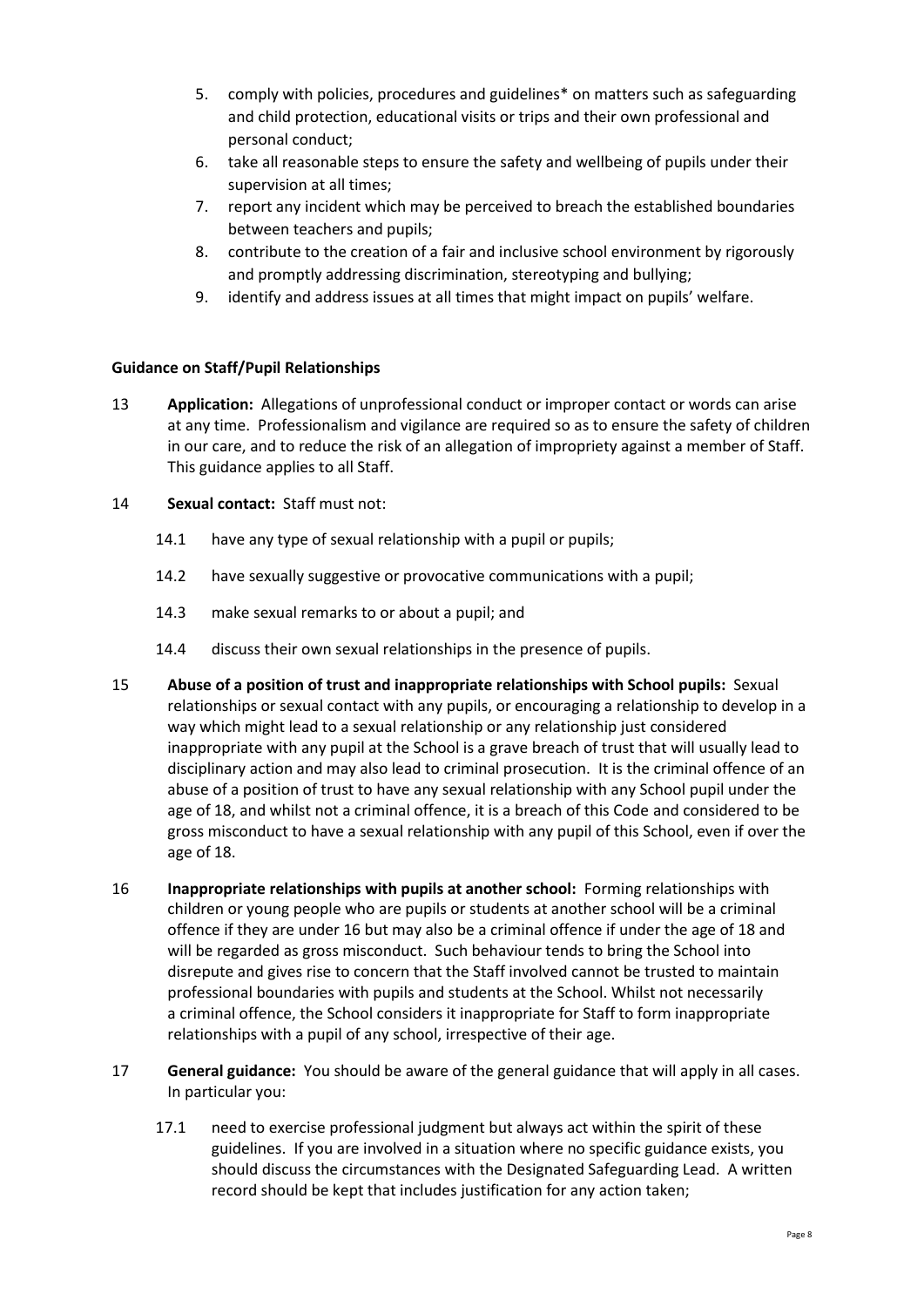- 17.2 must be aware of the risks of peer-on-peer abuse and be familiar with procedures for handling allegations against other children and bullying as set out in the School's safeguarding and child protection policy and procedures and the important role they have to play in preventing it and responding where they believe a child may be at risk from it. . Examples of peer-on-peer abuse are bullying (including cyberbullying), physical abuse, sexual violence and sexual harassment, upskirting, the consensual and non-consensual sharing of nudes and semi nudes images and videos (also known as sexting or youth produced sexual imagery) and initiation and hazing (which could include activities involving harassment, abuse or humiliation used as a way of initiating a person into a group and may include an online element especially around chat groups, and the sharing of abusive images and pornography);
- 17.3 must be aware of indicators that children are at risk from, or are involved with serious violent crime. These may include being male, increased absence from School or having been frequently absent or permanently excluded from School, a change in friendships or relationships with older individuals or groups, a significant decline in performance, having experienced child maltreatment, having been involved in offending such as theft or robbery, signs of self-harm or a significant change in wellbeing or signs of assault or unexplained injuries. Unexplained gifts or new possessions could also indicate that children have been approached by, or are involved with, individuals associated with criminal networks or gangs;
- 17.4 must be familiar with procedures for reporting concerns in accordance with the School's whistleblowing policy and be aware that if Staff raise concerns about working practices at the School to the Designated Safeguarding Lead or an appropriate senior member of Staff that they will be protected from detriment under the whistleblowing policy;
- 17.5 must be familiar with the local reporting guidelines and the Local Safeguarding Partners reporting threshold document in respect of any concerns relating to children;
- 17.6 must be familiar with procedures for handling allegations against Staff as set out in the School's safeguarding and child protection policy and procedures;
- 17.7 must seek guidance from the Designated Safeguarding Lead if you are in any doubt about appropriate conduct; and
- 17.8 must report any actions which could be misinterpreted, any misunderstandings, accidents or threats involving you and a pupil or a group of pupils to the Designated Safeguarding Lead.
- 18 **Behaviour giving particular cause for concern:** You should take particular care when dealing with a pupil who:
	- 18.1 appears to be emotionally distressed, or generally vulnerable and / or who is seeking expressions of affection;
	- 18.2 appears to hold a grudge against you;
	- 18.3 acts in a sexually provocative way, or who is inclined to make exaggerated claims about themselves and others, or to fantasise, or one whose manner with adults is over-familiar; and
	- 18.4 may have reason to make up an allegation to cover the fact that he or she has not worked hard enough for public examinations.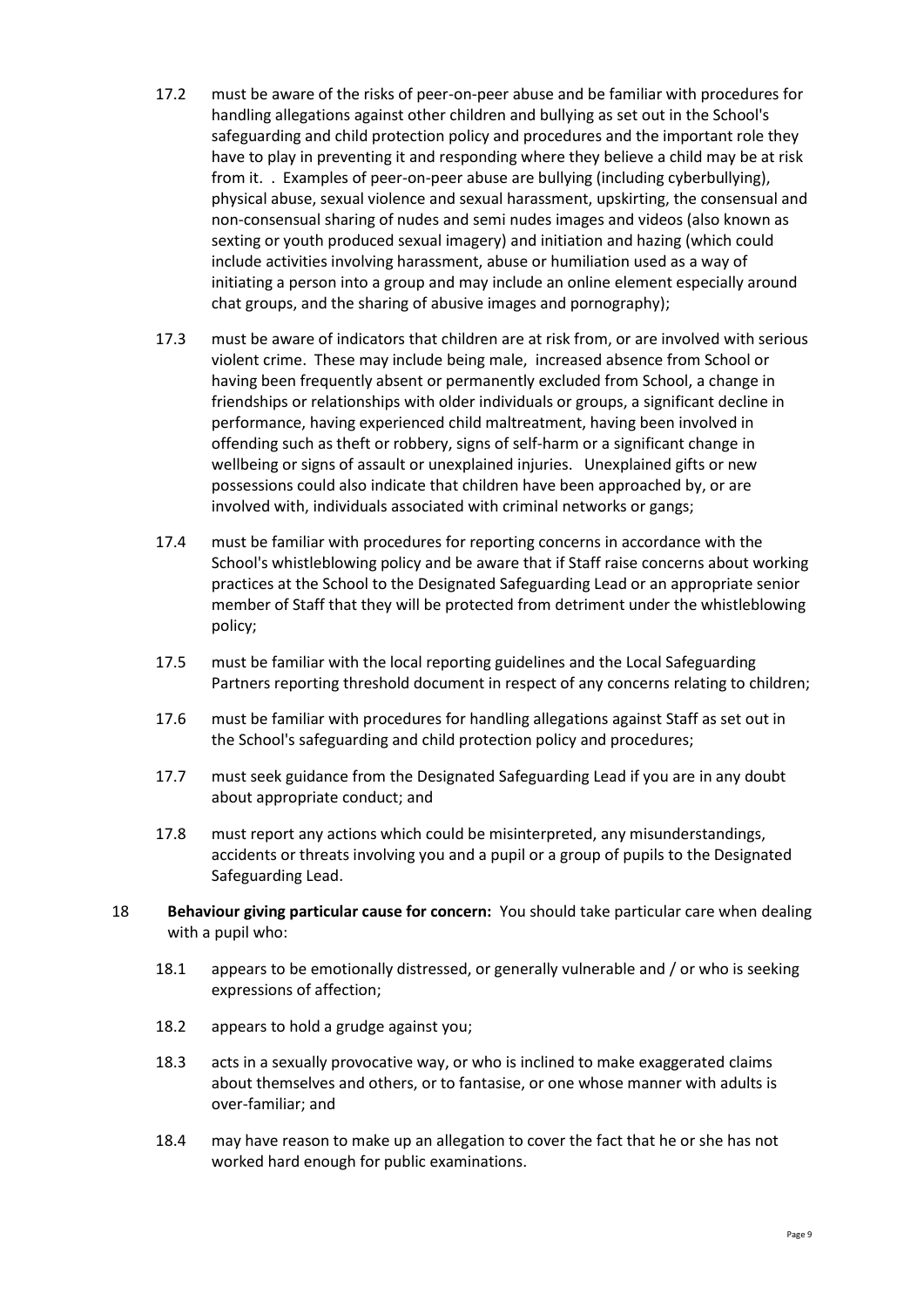- 19 **Procedure to be followed in these cases:** Some of these behaviours may be indications that a child has been, or is currently being, abused and should therefore be reported to the Designated Safeguarding Lead under the School's safeguarding and child protection policy and procedures.
- 20 **Record keeping:** Comprehensive records are essential. All concerns, discussions and decisions made and the reasons for those decisions should be recorded in writing. Records should include a clear and comprehensive summary of the concern, details of how the concern was followed up and resolved, a note of any actions taken, decisions reached and the outcome. Information should be kept confidential and stored securely. Any incident involving children that could give cause for concern, must always be reported promptly to the Designated Safeguarding Lead in accordance with the School's safeguarding and child protection policy and procedures. If there is any doubt about recording requirements this should be discussed with the Designated Safeguarding Lead.
- 21 **Good order and discipline:** Staff in charge or control of pupils must maintain good order and discipline at all times when pupils are present on School premises and whenever pupils are engaged in authorised School activities, whether on School premises or elsewhere.

# **General conduct**

- 22 **School property:** You must take proper care when using School property and you must not use School property for any unauthorised use or for private gain.
- 23 **Use of premises:** You must not carry out any work or activity on School premises other than pursuant to your terms and conditions of employment without the prior permission of the Head.
- 24 **Behaviour of others:** You should be aware that the behaviour of your partner or other family members or any member of your household may raise concerns which could affect the welfare of a member of the School community, a member of the public, or bring the School into disrepute and you should bring any such behaviour to the immediate attention of the School. Such concerns will be given careful consideration as to whether they constitute a potential risk to children at the School or its reputation.
- 25 **Dress and Appearance:** Staff should consider the manner of dress and appearance appropriate to their professional role. We require pupils to be smart in their uniform. Smart and professional appearance is expected at all times for staff. Staff should ensure they are dressed formally, decently, safely and appropriately for the tasks they undertake. Appropriate personal presentation is expected of staff.
- 26 Jewellery should not be ostentatious; a maximum of one pair of conventional earrings will be acceptable, but no other visible piercings. Tattoos should be such that they can remain covered at all times.

#### *This means that staff should ensure their appearance and clothing:*

- *promotes a positive and professional image*
- *is appropriate to their role*
- *is not likely to be viewed as offensive, revealing, or sexually provocative*
- *does not distract, cause embarrassment or give rise to misunderstanding*
- *is absent of any political or otherwise contentious slogans*

#### 27 **Personal Living Space:**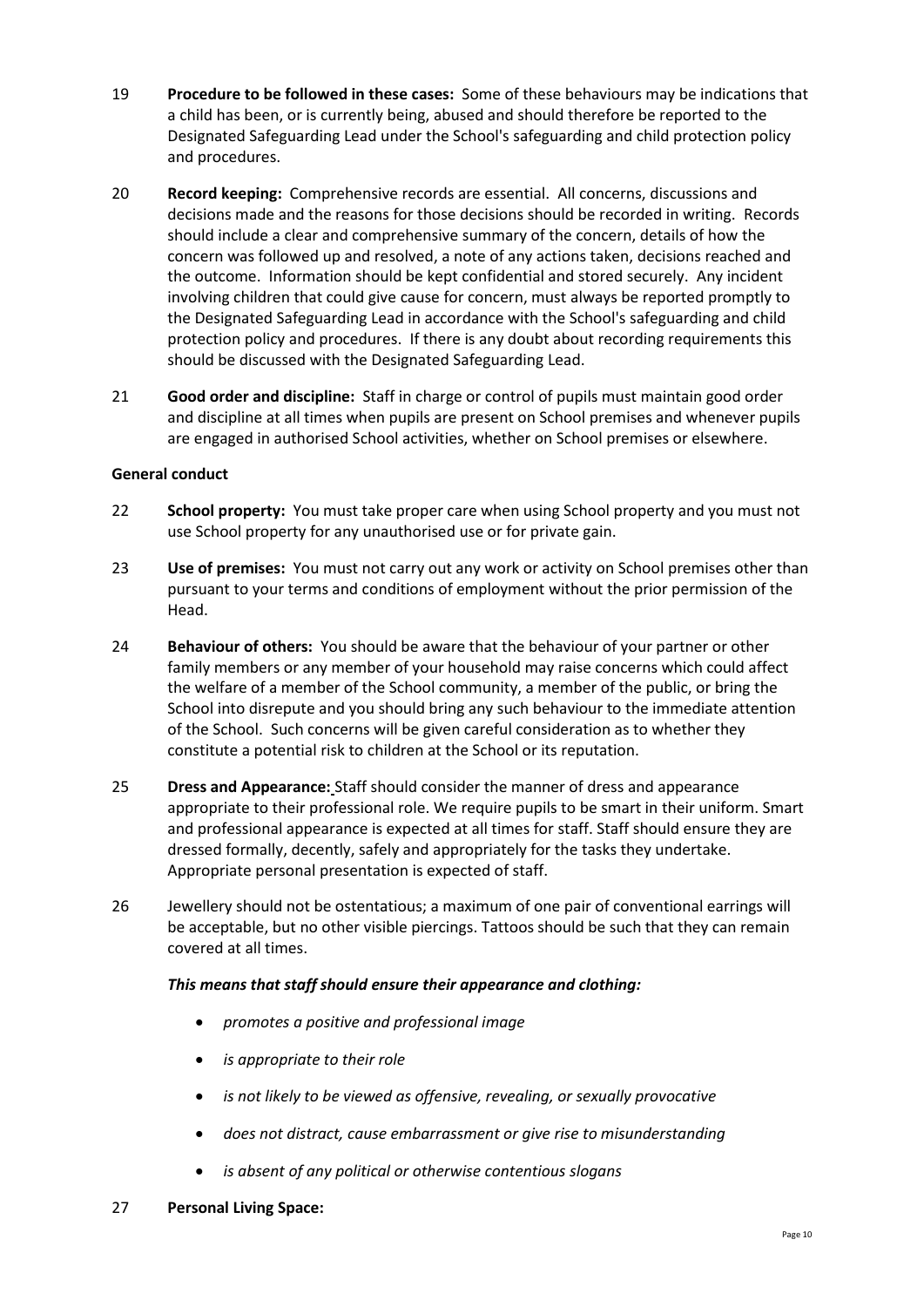No pupil should be in or invited into, the home of an adult who works with them, unless the reason for this has been firmly established and agreed with parents and senior leaders or the home has been designated by the organisation or regulatory body as a work place e.g. childminders, foster carers. Staff who live on the school premises, including in the Boarding House, must have regard to the National Minimum Standards for Boarding (2015):

'15.10 Any boarder access to staff accommodation is properly supervised and does not involve inappropriate favouritism or inappropriate one-to-one contacts between staff and boarders.'

#### *This means that staff should:*

- *be vigilant in maintaining their privacy and mindful of the need to avoid placing themselves in vulnerable situations*
- *be mindful of the need to maintain professional boundaries*

#### **Meetings with Pupils**

- 28 **One-to-one meetings:** If you are teaching one pupil, or conducting a one-to-one meeting or teaching session with a pupil, you should take particular care in the following ways:
	- 28.1 when working alone with a pupil is an integral part of your role, conduct and agree full risk assessments with the Head;
	- 28.2 use a room that has sufficient windows onto a corridor so the occupants can be seen, or keep the door open, or inform a colleague that the lesson / meeting is taking place;
	- 28.3 arrange the meeting during normal school hours when there are plenty of other people about;
	- 28.4 do not continue the meeting for any longer than is necessary to achieve its purpose;
	- 28.5 avoid sitting or standing in close proximity to the pupil, except as necessary to check work;
	- 28.6 avoid using "engaged" or equivalent signs on doors or windows;
	- 28.7 avoid idle discussion;
	- 28.8 avoid all unnecessary physical contact and apologise straight away if there is accidental physical contact;
	- 28.9 avoid any conduct that could be taken as a sexual advance;
	- 28.10 report any incident that causes you concern to the Designated Safeguarding Lead under the School's safeguarding and child protection policy and procedures, and make a written record (signed and dated); and
	- 28.11 report any situation where a pupil becomes distressed or angry to the Designated Safeguarding Lead.
- 29 **Pre-arranged meetings:** Pre-arranged meetings with pupils outside School should not be permitted unless approval is obtained from their parents, guardians or carers and the Designated Safeguarding Lead. If you are holding such a meeting, you should inform colleagues before the meeting.
- 30 **Home visits:** In some circumstances home visits are necessary. You should: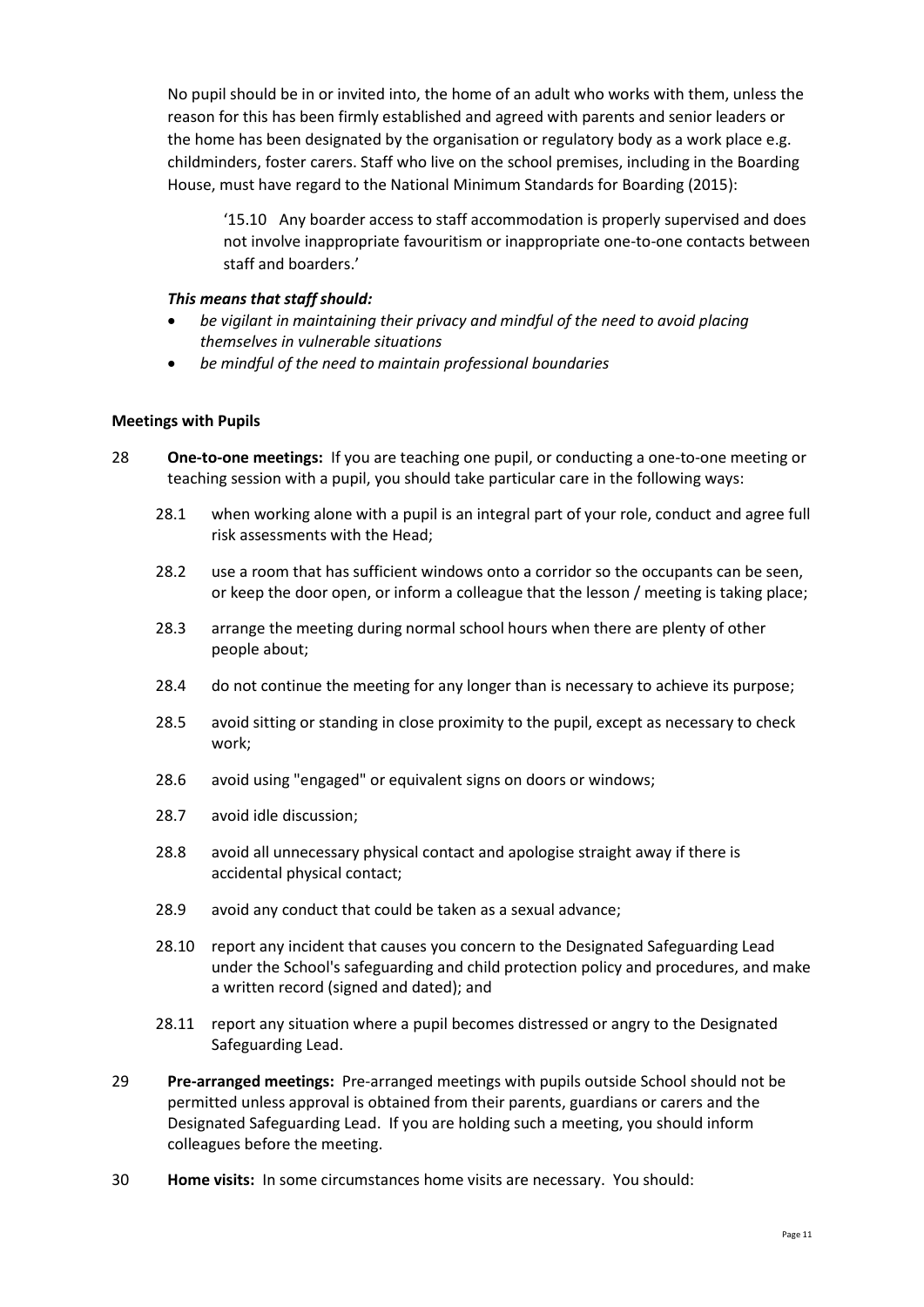- 30.1 discuss the purpose of any visit with the Designated Safeguarding Lead and adhere to any agreed work plan / contract;
- 30.2 follow the risk management strategy and ensure appropriate risk assessments are in place. Where there is insufficient information to complete a risk assessment, ensure that you are accompanied by a colleague;
- 30.3 not visit unannounced if this can be avoided;
- 30.4 leave the door open where you will be alone with pupils;
- 30.5 keep records detailing times of arrival and departure, and work undertaken;
- 30.6 ensure that any behaviour or situation that gives rise to a concern is reported and actioned;
- 30.7 discuss with the Designated Safeguarding Lead anything that gives cause for concern in accordance with the School's child protection and safeguarding policy and procedures; and
- 30.8 have a mobile telephone and an emergency contact.
- 31 **Chores:** Pupils should not be asked to assist with chores or tasks in the personal living space. Personal living spaces should not be used as an additional resource for the School. This also applies to on-site Staff accommodation.

#### 32 **[Intentional Deletion]:**

#### **Language**

- 33 **Language:** You should use appropriate language at all times. You should:
	- 33.1 avoid words or expressions that have any unnecessary sexual content or innuendo; avoid displays of affection either personally or in writing (e.g. messages in birthday cards, text messages, emails etc);
	- 33.2 avoid any form of aggressive or threatening words;
	- 33.3 avoid any words or actions that are over-familiar;
	- 33.4 not swear, blaspheme or use any sort of offensive language in front of pupils;
	- 33.5 avoid the use of sarcasm, discriminatory or derogatory words when punishing or disciplining pupils and avoid making unprofessional personal comments about anyone. Any sanctions should be in accordance with the School's behaviour and discipline policies; and
	- 33.6 be aware that some parts of the curriculum may raise sexually explicit subject matters. Care should be taken in subjects where rules / boundaries are relaxed (e.g. drama or art). Staff should have clear lesson plans and should take care to avoid overstepping personal and professional boundaries.

#### **The Use of Force or Physical Restraint**

34 **Physical restraint:** All forms of corporal punishment are unlawful and the use of unwarranted physical force is likely to constitute a criminal offence. The use of physical intervention should be avoided if possible. There are circumstances when it is appropriate for Staff to use force to safeguard children. This is enshrined in law and applies to any member of Staff at the School. It can also apply to people whom the Head has temporarily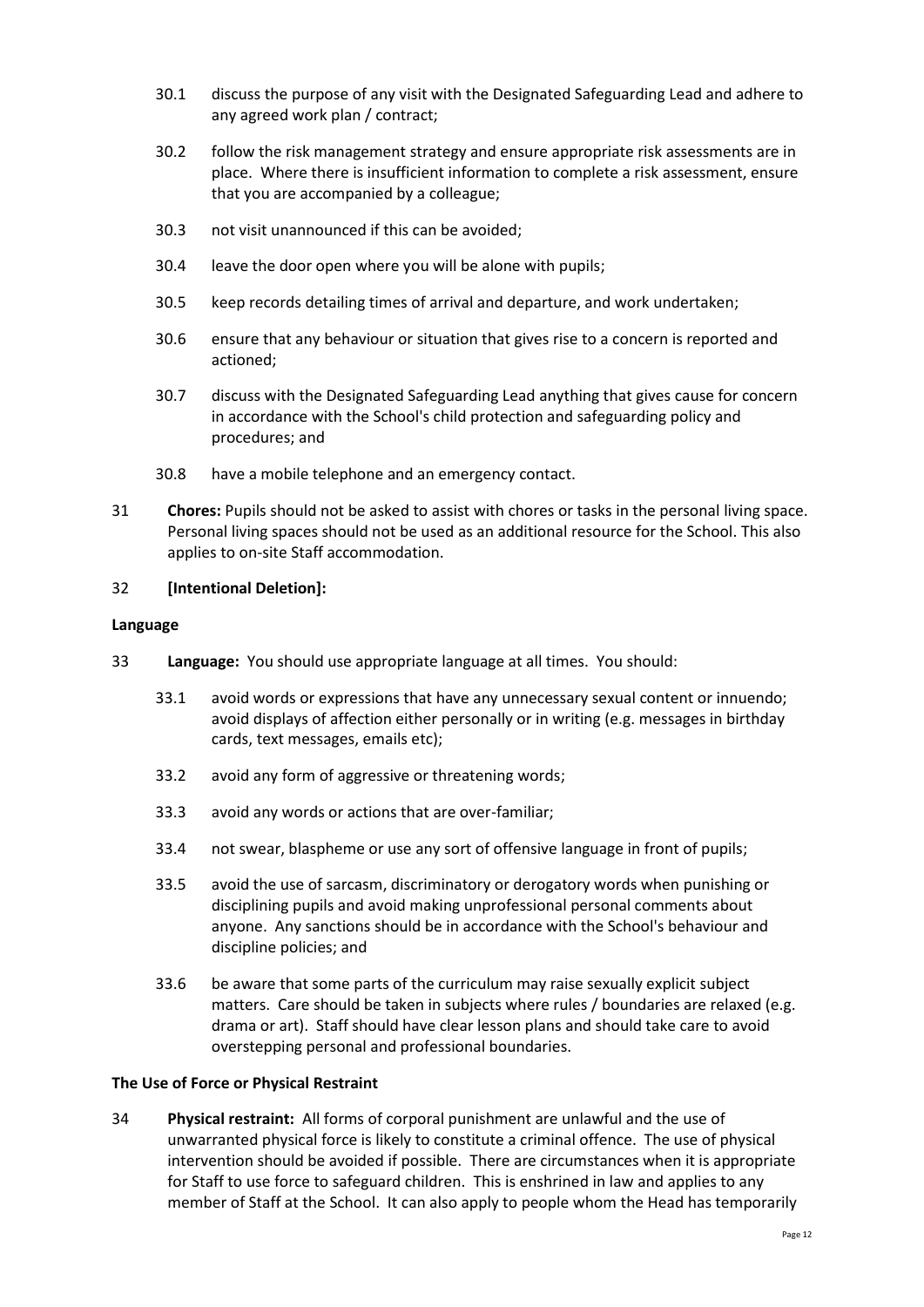put in charge of pupils such as unpaid volunteers or parents accompanying students on a school organised visit.

- 35 **Application of code of restraint:** It only applies where no other form of control is available and where it is necessary to intervene. The use of force or physical contact may be reasonable and proportionate in the circumstances to prevent a pupil from doing, or continuing to do any of the following:
	- 35.1 committing a criminal offence;
	- 35.2 injuring themselves or others;
	- 35.3 causing damage to property, including their own; or
	- 35.4 engaging in any behaviour prejudicial to good order and discipline at the School or among any of its pupils, whether that behaviour occurs in a classroom or elsewhere.
- 36 **Before intervening:** Before intervening physically you should, wherever practicable, tell the pupil to stop and what will happen if he or she does not. You should continue attempting to communicate with the pupil throughout the incident and should make it clear that physical contact or restraint will stop as soon as it ceases to be necessary. You should always avoid touching or holding a pupil in a way that might be considered indecent. You should also avoid any form of aggressive contact such as holding, pushing, pulling or hitting which could amount to a criminal assault, nor act in a way that might reasonably be expected to cause injury.
- 37 **Inform senior staff:** You should inform the Head immediately following an incident where force has been used. This is to help prevent any misunderstanding or misrepresentation of the incident, and it will be helpful in the event of a complaint. You should provide a written report as soon as possible afterwards. This should include written and signed accounts of those involved, including the pupil. The parents, guardians or carers of the pupil should be informed about serious incidents involving the use of force. The Head will advise as to when parents should be contacted.
- 38 **Action taken in self-defence or in an emergency:** The law allows anyone to defend themselves against an attack provided they do not use more force than is necessary. Similarly, where a pupil is at risk of immediate injury or on the point of inflicting injury on someone else, any member of Staff (whether authorised or not) would be entitled to intervene.
- 39 **Using reasonable force:** There is no legal definition of "reasonable force". It will always depend on the circumstances. The term 'reasonable force' covers the broad range of actions used by staff that involve a degree of physical contact to control or restrain children. This can range from guiding a child to safety by the arm, to more extreme circumstances such as breaking up a fight or where a young person needs to be restrained to prevent violence or injury. 'Reasonable' in these circumstances means 'using no more force than is needed'. The use of force may involve either passive physical contact, such as standing between pupils or blocking a pupil's path, or active physical contact such as leading a pupil by the arm out of the classroom. Note that:
	- 39.1 any use of force should be proportionate to the behaviour of the pupil involved and the seriousness of the harm prevented;
	- 39.2 you should recognise the additional vulnerability of children with SEN, disabilities and certain medical conditions before using reasonable force;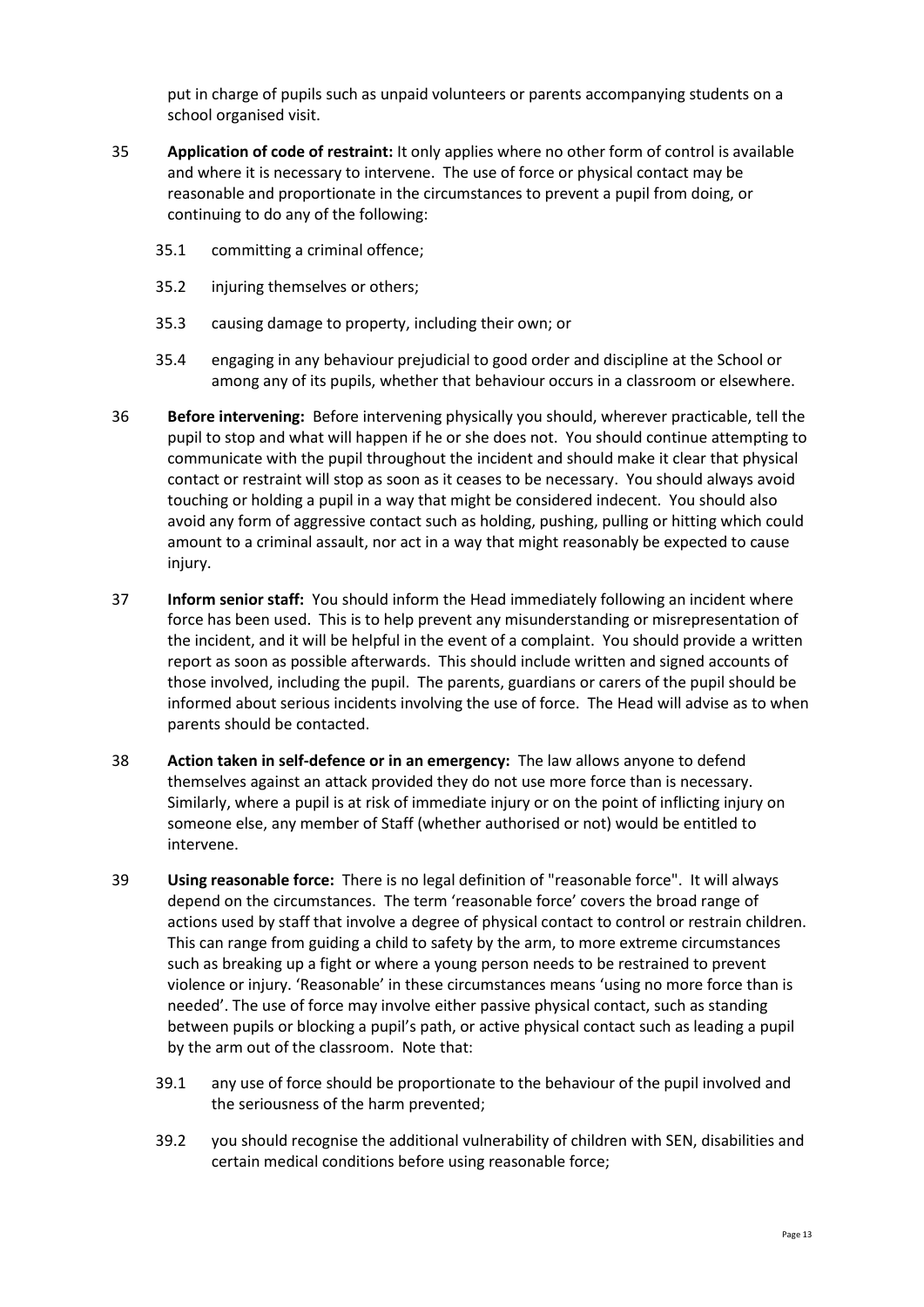- 39.3 physical force could not be justified to prevent a pupil from committing a trivial misdemeanour;
- 39.4 any force should always be the minimum needed to achieve the desired result; and
- 39.5 whether it is reasonable to use force and the degree of force that could be reasonably employed might also depend on the age, understanding and sex of the pupil.

## **Physical Contact in Other Circumstances**

There are occasions when it is entirely appropriate and proper for staff to have physical contact with pupils, but it is crucial that they only do so in ways appropriate to their professional role. A 'tactile' teaching style is entirely unacceptable at Horris Hill School.

Staff must ensure they are fully conversant with the Physical Intervention Policy.

If physical contact is made with pupils this should be in response to their needs at the time, of limited duration and appropriate.

Staff should use their professional judgement at all times about the appropriateness of any physical contact. Physical contact should never be secretive, or for the gratification of the adult, or represent a misuse of authority. If a member of staff believes that an action could be misinterpreted, the incident and circumstances should be made clear to the Headmaster.

Physical contact that occurs regularly with an individual pupil is likely to raise questions unless the justification for this is part of a formally agreed behavioural or educational plan (for example in relation to pupils with specific learning needs or physical disabilities). Any such contact should be the subject of an agreed and open school policy and subject to review.

#### *This means that staff should:*

- be aware that even well intentioned physical contact may be misconstrued by the pupil, an observer or by anyone to whom this action is described
- never touch a pupil in a way which may be considered indecent or unnecessary
- always be prepared to explain actions and accept that all physical contact be open to scrutiny
- 40 **When physical contact may be appropriate:** Physical contact with a pupil may be necessary and beneficial in order to demonstrate a required action, or a correct technique in, for example, singing and other music lessons or during PE, sports and games. Any physical contact should be in response to the pupil's needs, of limited duration and appropriate to the pupil's age, stage of development, gender, ethnicity and background. Physical contact can be easily misinterpreted and should be limited.
- 41 **Guidance on using physical contact:** You should observe the following guidelines (where applicable):
	- 41.1 explain the intended action to the pupil;
	- 41.2 do not proceed with the action if the pupil appears to be apprehensive or reluctant, or if you have other concerns about the pupil's likely reaction;
	- 41.3 ensure the physical contact continues for as short a time as possible;
	- 41.4 ensure that the door is open and if you are in any doubt, ask a colleague or another pupil to be present during the demonstration; and
	- 41.5 consider alternatives if it appears likely that the pupil might misinterpret the contact.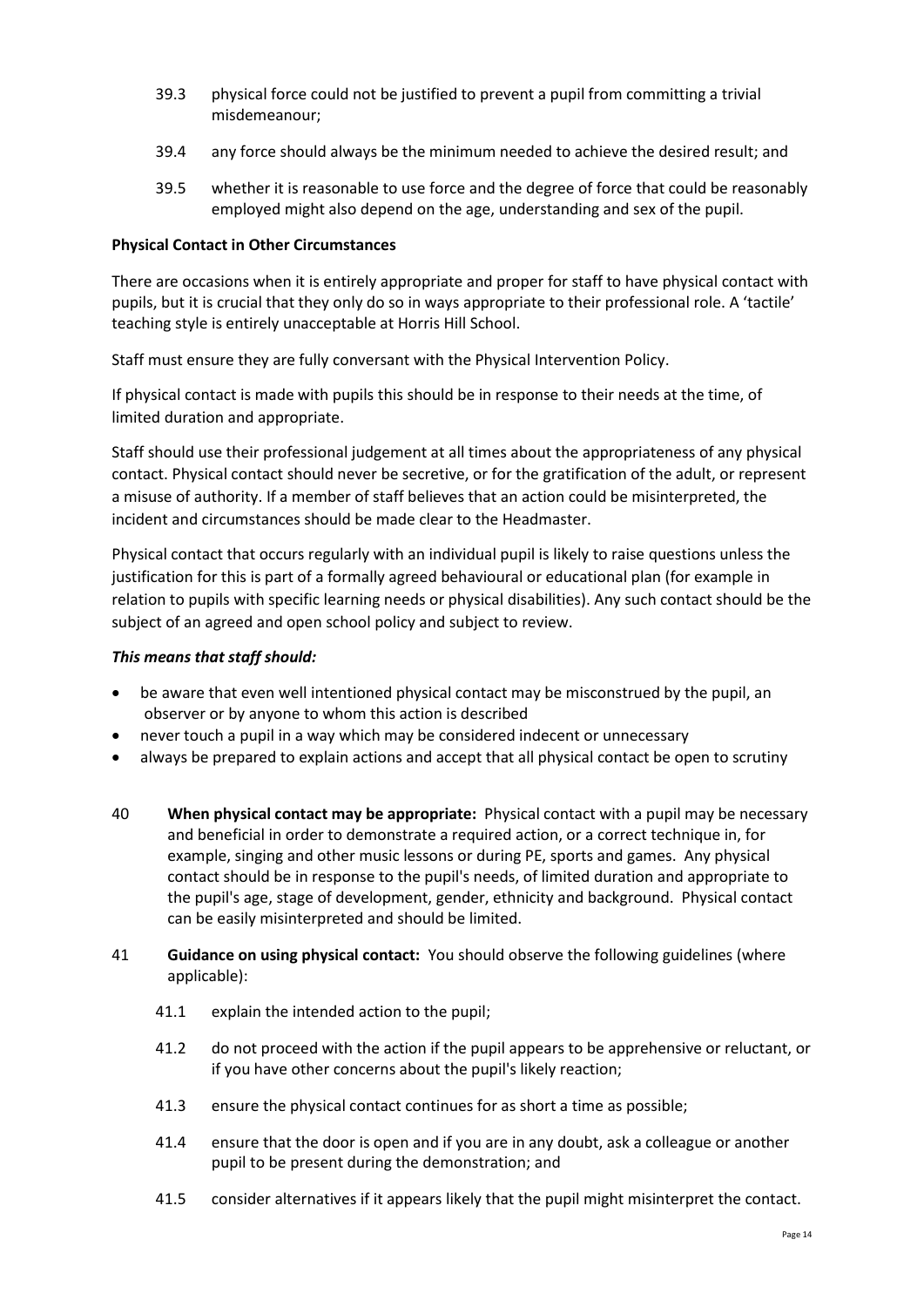- 42 **Report concerns:** If you are at all concerned about any instance of physical contact, inform the Head without delay, and make a written record in the incident book and on the pupil's file if necessary.
- 43 **Offering comfort to distressed pupils:** Touching may be appropriate where a pupil is in distress and needs comforting. You should use your own professional judgement when you feel a pupil needs this kind of support and should be aware of any special circumstances relating to the pupil. For example, a child who has been abused may find physical contact particularly difficult. You should always notify the Head when comfort has been offered, record the action and should seek guidance if unsure whether it would be appropriate in a particular case.
- 44 **Administering first aid:** When administering first aid you should explain to the child what is happening and ensure that another adult is present or is aware of the action being taken. The treatment must meet the School's health and safety at work rules and intimate care guidelines, and parents, guardians or carers should be informed. Staff should:
	- 44.1 adhere to the School's Medical Policy on first aid and administering medication;
	- 44.2 comply with the necessary reporting requirements;
	- 44.3 make other adults aware of the task that is being undertaken;
	- 44.4 explain what is happening;
	- 44.5 report and record the administration of first aid;
	- 44.6 have regard to any health plans; and
	- 44.7 ensure that an appropriate health / risk assessment is undertaken prior to undertaking certain activities.
- 45 **Pupils' entitlement to privacy:** Children are entitled to privacy when changing or showering. However there still must be an appropriate level of supervision to ensure safety. You should:
	- 45.1 avoid physical contact or visually intrusive behaviour when children are undressed;
	- 45.2 announce yourself when entering changing rooms and avoid remaining unless required;
	- 45.3 not shower or change in the same place as children; and
	- 45.4 not assist with any personal care task which a pupil can undertake themselves.
- 46 **Intimate care:** Sometimes intimate care is required, for example when assisting with toileting or removing wet clothes. You should:
	- 46.1 comply with the School's Intimate Care Guidelines (please see Safeguarding and Child Protection Policy)
	- 46.2 advise other Staff of the task being undertaken and consult where there is any change from the agreed procedure. A record should be kept of the justification for any variations and this information should be shared with parents, guardians or carers;
	- 46.3 explain to the child what is happening;
	- 46.4 comply with applicable professional codes of practice, as appropriate; and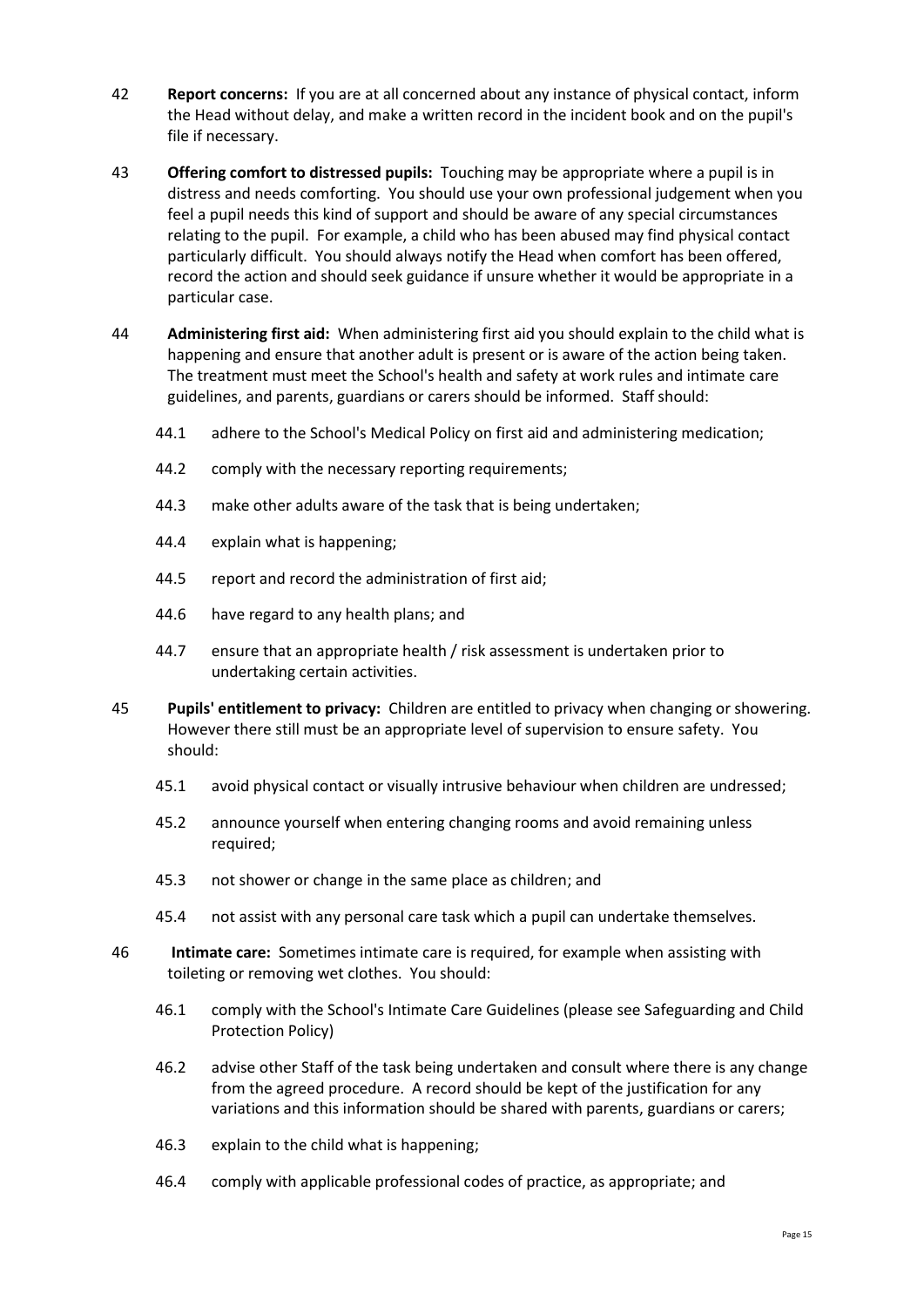- 46.5 comply with regularly reviewed, formally agreed plans, as appropriate.
- 47 **Where a child has been abused:** Where a child has previously been abused, Staff should be informed on a 'need to know' basis, and should be extra cautious when considering the necessity of physical contact. Some children may seek inappropriate physical contact. Staff should sensitively deter the pupil and help them understand the importance of personal boundaries. Such incidents should be reported and discussed with the Designated Safeguarding Lead and where appropriate parents, guardians or carers.
- 48 **Children with special educational needs or disabilities:** Some children may need more physical contact to assist their everyday learning, which should be agreed and understood by all concerned, justified, openly applied and open to scrutiny. The Designated Safeguarding Lead and SENCO will establish whether any reasonable adjustments are required for such pupils.

#### **Code of Conduct for Contact Outside School**

- 49 **Contact outside school:** You should avoid unnecessary contact with pupils outside school. You should:
	- 49.1 not give pupils your home address, home telephone number, mobile telephone number or email address;
	- 49.2 not send personal communications (such as birthday cards or faith cards, text messages etc) to children unless agreed with the Head;
	- 49.3 not make arrangements to meet pupils, individually or in groups, outside school other than on school trips authorised by the Head;
	- 49.4 avoid contacting pupils at home unless this is strictly necessary, and you should keep a record of any such occasion;
	- 49.5 not give a pupil a lift in your own vehicle other than on School business and with permission from the Head;
	- 49.6 avoid inviting pupils (groups or individuals) to your home unless there is a good reason and it has been approved by the Head. This prohibition also applies if you have on site accommodation;
	- 49.7 report and record any situation which may place a child at risk or which may compromise the School's or your professional standing;
	- 49.8 ensure that pupils do not see anything in your home that may cause embarrassment or that might become the subject of inappropriate gossip or rumour; and
	- 49.9 never engage in secretive social contact with pupils or their parents, guardians or carers.
- 50 **Social contact:** You should be aware that where you meet children or parents, guardians or carers socially, such contact could be misinterpreted as inappropriate, an abuse of a position of trust or as grooming. Any social contact that could give rise to concern should be reported to the Head.
- 51 **Friendships with parents, guardians or carers and pupils:** Members of Staff who are friends with parents, guardians or carers of pupils or who, for example, are voluntary workers in youth organisations attended by pupils, will of course have contact with those pupils outside school. However, members of Staff should still respect the above advice wherever possible and should keep the Head informed of such relationships.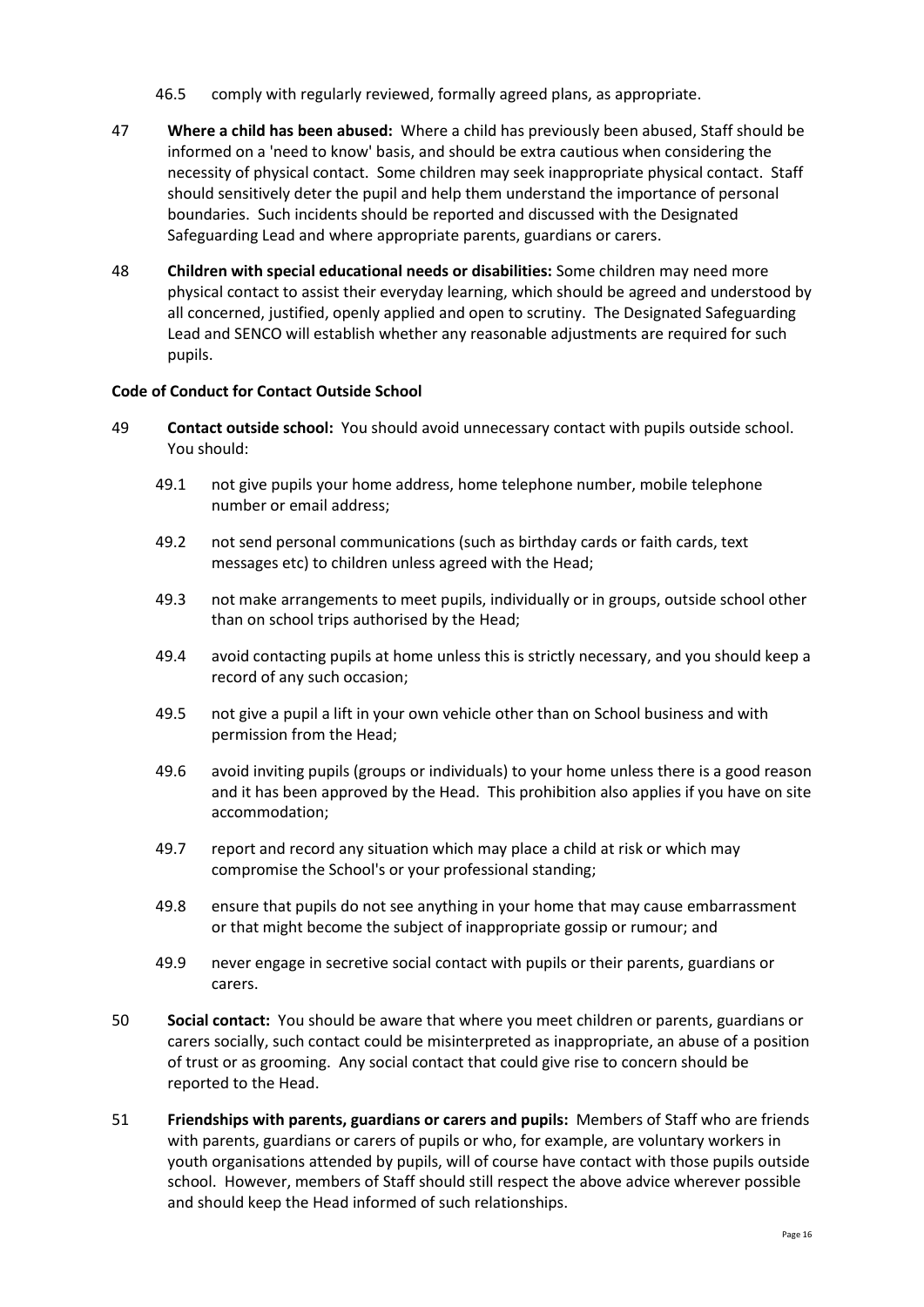- 52 **Scope of application of code on contact outside school:** The same guidelines should be applied to after school clubs, school trips, and especially trips that involve an overnight stay away from the School. There are separate, more detailed guidelines for school trips in the educational visits policy. The principles of this guidance also apply to contact with children or young people who are pupils at another school.
- 53 **Transporting pupils:** There may be some situations when Staff are required to transport pupils. You should:
	- 53.1 ensure that you are fit to drive and free from any substances that may impair your judgement or ability to drive;
	- 53.2 be aware that until the pupil is passed over to a parent / carer, you have responsibility for that pupil's health and safety;
	- 53.3 record the details of the journey, if in the school minibus on the log sheet;
	- 53.4 record, be able to justify impromptu or emergency lifts and notify the Head;
	- 53.5 ensure that there are proper arrangements in place to ensure vehicle, passenger and driver safety, including appropriate insurance, seat belts, adherence to maximum capacity guidelines etc; and
	- 53.6 wherever practicable, you should avoid using private vehicles and should have one adult additional to the driver to act as an escort when driving the minibus over long distances or on motorways.
- 54 **After school activities:** When taking part in after school activities, you should:
	- 54.1 be accompanied by another adult unless otherwise agreed with the Head;
	- 54.2 undertake a risk assessment; and
	- 54.3 obtain parental consent.
- 55 **Educational visits:** When taking part in educational visits, you should:
	- 55.1 follow the School's educational visits policy;
	- 55.2 be accompanied by another adult unless otherwise agreed with the Head;
	- 55.3 undertake a risk assessment; and
	- 55.4 obtain parental consent;
- 56 **Overnight supervision:** Where overnight supervision is required to preserve the integrity of the examination process: [intentional deletion].

#### **Communication with Pupils (Including the Use of Technology)**

- 57 **Communicating with children and parents, guardians or carers:** All communication with children or parents, guardians or carers should conform to School policy and be limited to professional matters. Except in an emergency communication should only be made using School property.
- 58 **Application:** These rules apply to any form of communication including new technologies (including 3G / 4G technologies) such as mobile telephones, web-cameras, social networking websites and blogs. You should also ensure you comply with the more detailed IT acceptable use policy, and social media policy.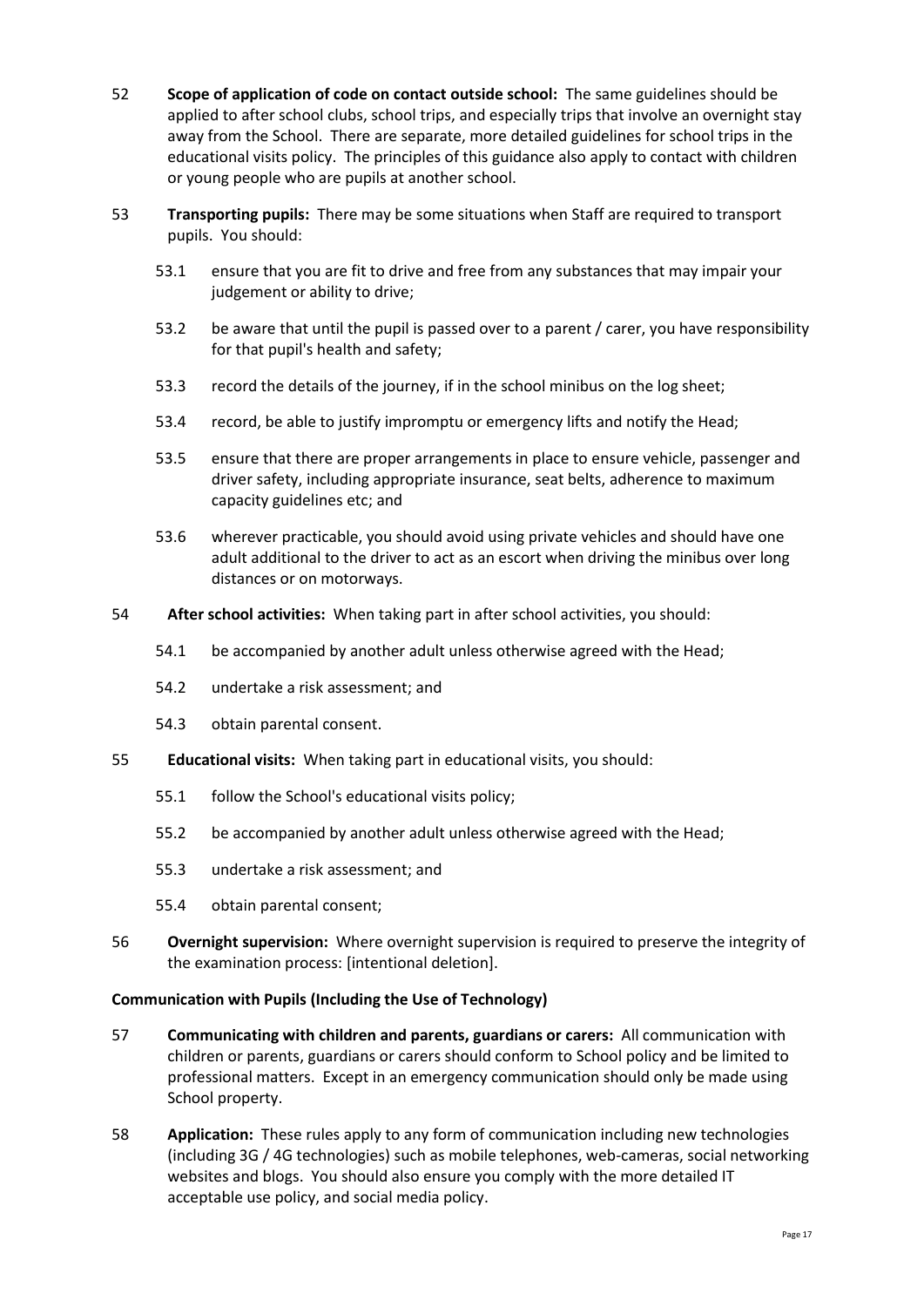- 59 **Dealing with "crushes":** Crushes, fixations or infatuations are part of normal adolescent development. However they need sensitive handling to avoid allegations of exploitation. Such crushes carry a high risk of words, actions and expressions being misinterpreted, therefore, the highest levels of professionalism are required. If you suspect that a pupil has a crush on you or on another colleague you should bring it to the attention of the Designated Safeguarding Lead at the earliest opportunity. Suggestions that a pupil may have developed a crush should be recorded. Staff should avoid being alone with pupils who have developed a crush on them and if the pupil sends personal communications to the member of Staff, this should be reported to the Head and recorded.
- 60 **Acceptable use:** Adults must establish safe and responsible online behaviours and must comply with the IT acceptable use policy, social media policy and the online safety policy. Adults should report to senior colleagues, any new and emerging technologies which may have a bearing on School practices and on the review of the IT acceptable use policy. Local and national guidelines on acceptable user policies should be followed. Staff should also:
	- 60.1 ensure that your own personal social networking sites are set as private and ensure that pupils are not approved contacts;
	- 60.2 [intentional deletion];
	- 60.3 never use or access social networking sites of pupils and do not use internet or webbased communication channels to send personal messages to pupils;
	- 60.4 do not use your own equipment (e.g. mobile telephones) to communicate with pupils - use equipment provided by the School and ensure that parents, guardians or carers have given permission;
	- 60.5 only make contact with pupils for professional reasons; and
	- 60.6 recognise that text messaging should only be used as part of an agreed protocol and only when other forms of communication are not possible.
- 61 **Personal details:** Adults should not give their personal contact details to pupils, including email addresses, home or mobile telephone numbers, unless the need to do so is agreed with Head and parents, guardians or carers.
- 62 **Personal mobile telephones and electronic devices**: It is acceptable for staff to check messages and/or personal emails in the case of emergency. Wherever possible this should only be done when not teaching or supervising pupils, and should be done in a private place, such as the staff common room. Personal use must not interfere with your work commitments (or those of others). It is a privilege and not a right. Staff shall set an example and shall never use their own mobile telephones or other electronic devices whilst they are on duty (whether in a classroom or otherwise) and any such mobile devices should be switched off except in the case of an emergency and be kept out of sight of parents or pupils.
- 63 **Communicating outside the agreed protocols:** Email or text communications between an adult and any pupil outside agreed protocols may lead to a report to external agencies in accordance with the School's child protection and safeguarding policy and procedures, disciplinary action and / or criminal investigations. This also includes communications through internet based websites.

#### **Code of Conduct for Photographs and Videos**

65 Many school activities involve recording images. These may be undertaken as part of the curriculum, out of school activities, for publicity, or to celebrate achievement.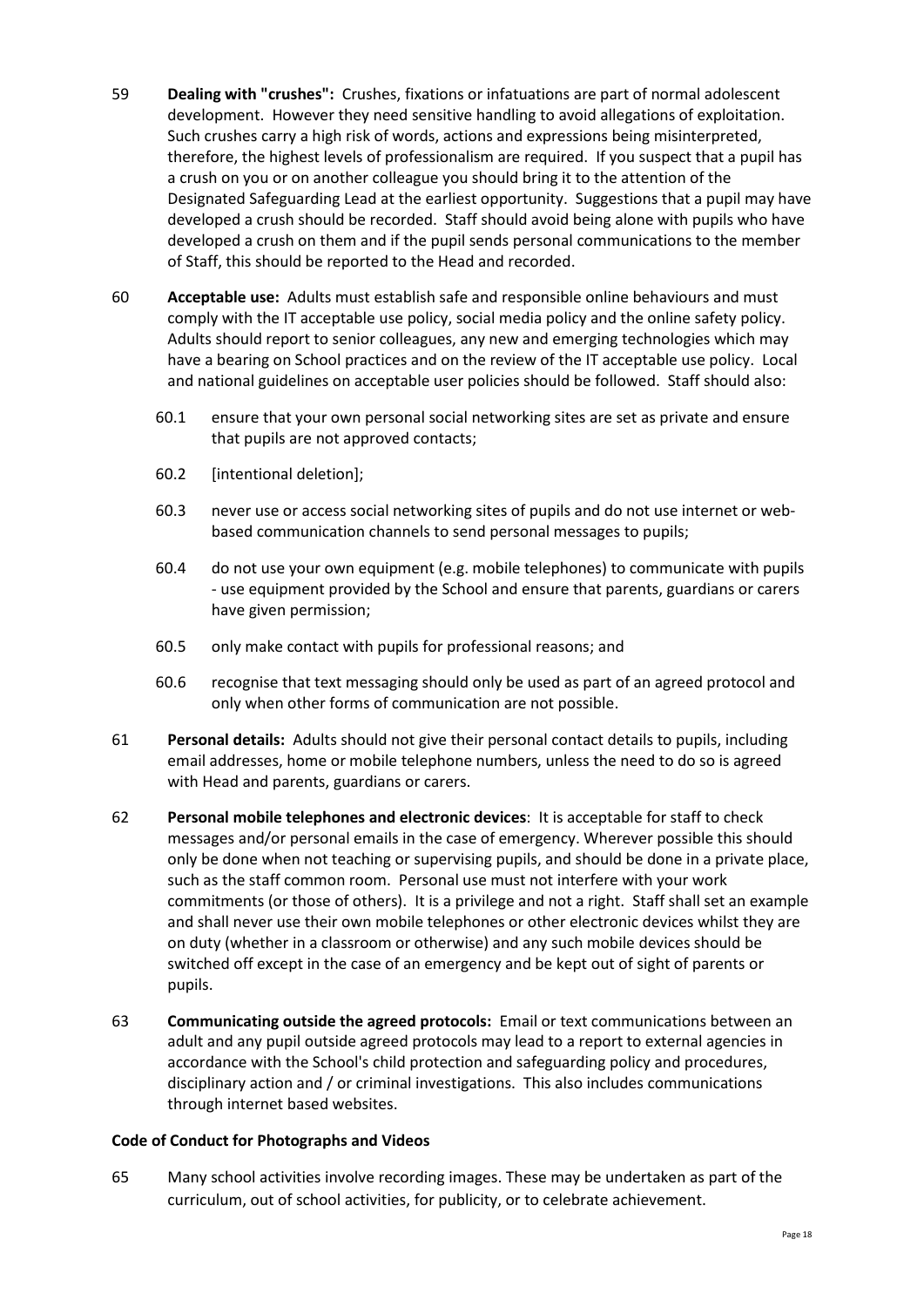Staff need to be aware of the potential for these aspects of teaching to be misused for pornographic or 'grooming' purposes. Careful consideration should be given as to how these activities are organised and undertaken.

Using images of children for the school's publicity purposes has already had the consent of parents, except if parents have withdrawn consent (information available at Reception). Images should not be displayed on other websites, in publications or in a public place except according to this consent, and with the advance knowledge of the Headmaster. Our normal practice is not to identify children by name if a photograph illustrates an event on a public site or publication.

The recording of images of pupils by any means is a particularly sensitive subject and one which staff, volunteers and Proprietors are made aware of for both the pupils' and their own safety. Only school equipment should be used for recording images or sound, unless with the express permission of the Headmaster. Any images or recordings should only be edited or stored on school computers unless with the express permission of the Headmaster. Our policy at Horris Hill is that personal mobile telephones should never be used for these purposes, and photographs or recordings should only be made where there is a legitimate school purpose. A pupil's privacy and dignity must be preserved at all times. Images or recordings should not be transmitted to third parties without permission of the Headmaster or parents of the child involved. This guidance applies to all pupils, including those in the Early Years Foundation Stage.

#### *This means that staff should:*

- be clear about the purpose of the activity and about what will happen to the *photographs when the lesson/activity is concluded*
- *ensure that a senior member of staff is aware that the photography/image equipment is being used and for what purpose.*
- ensure that all images are available for scrutiny in order to screen for acceptability *be able to justify images of children in their possession*
- *avoid making images in one to one situations.*

#### *This means that staff should not:*

- have images of pupils stored on personal cameras, devices or home computers *without express permission of the Headmaster.*
- make images of pupils available on the internet, other than through the school *network/website with permission from parents and the Headmaster.*
- 64 **Early Years Foundation Stage:** The School does not permit the use of personal mobile phones and cameras in our Early Years Foundation Stage (Reception Class) to take digital/video images. Images to support educational aims in the EYFS should only be taken on school equipment.
- 65 Some pupils cannot be featured in photographs or videos under any circumstances (for example, because of safeguarding concerns). Please speak to the Head if you are unsure to which pupils this applies.
- 66 **Guidance where permission obtained:** Where consent (if appropriate) has been obtained, the following should be considered:
	- 66.1 the purpose of the activity should be clear as should what will happen to the photographs or videos. You must be able to justify images in your possession;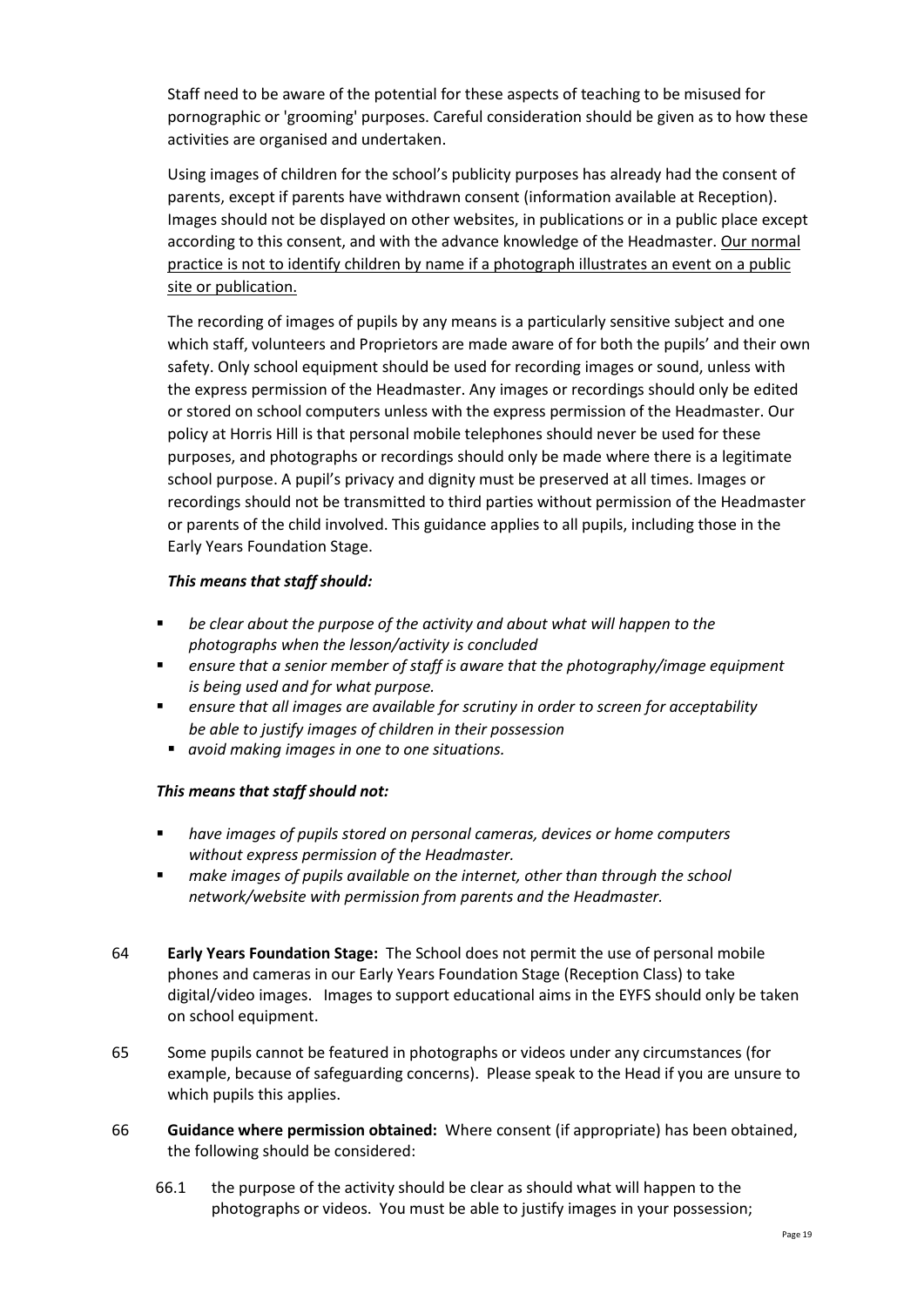- 66.2 all images should be made available to Head in order to determine acceptability;
- 66.3 images should not be made during one-to-one situations;
- 66.4 ensure that the pupil is appropriately dressed;
- 66.5 ensure that the pupil understands why the images are being taken and has agreed to the activity;
- 66.6 only use equipment provided or authorised by the School;
- 66.7 if a photograph or video is to be displayed in a place to which the public have access (e.g. on the School's website) it should not display the pupil's full name (first name only) unless consent has been obtained. If the use of a photograph or video is more privacy intrusive consent may need to be obtained even if the pupil's name is not used. Consent should be obtained from the pupil and / or their parents as appropriate. Please see paragraph 65 below for further guidance on consent;
- 66.8 all images of children should be stored securely on school computers and only accessed by those authorised to do so; and
- 66.9 images must not be taken secretively.
- 67 **Consent**: Children are usually considered mature enough to exercise their own data protection rights when they are aged 12 years or older. Whether consent should be obtained from the parents, the pupil or both will depend on the age of the pupil. The School's policy is that when consent is required it should be obtained as follows:
	- 67.1 where the pupil is in Year 7 or below, consent should be sought from a parent, guardian or carer;
	- 67.2 where the pupil is in Year 8 or 9 then consent should be sought from both the pupil and their parent, guardian or carer.
- 68 **Personal social media:** You must not publish anything which could identify pupils, parents or guardians on any personal social media account, personal webpage or similar platform without the prior consent of the Head in writing. This includes photos, videos, or other materials such as pupil work.
- 69 **Appropriate material:** The School does not permit pupils to have access to the internet via mobile devices. You must ensure children are not exposed to inappropriate or indecent images. Viewing, retrieving or downloading of pornographic, terrorist or extremist material, or any other material which the School believes is unsuitable is strictly prohibited and constitutes gross misconduct. This includes at any time when on School premises or otherwise in the course of your employment, including using the School's ICT network, or via 3G or 4G, whether or not on a School or personal device. You should not allow unauthorised access to School equipment and should keep your computer passwords safe. If you discover material that is potentially illegal or inappropriate, you must isolate the equipment and contact the Designated Safeguarding Lead in accordance with the School's child protection and safeguarding policy and procedures immediately. Pupils must not be exposed to unsuitable material on the internet and Staff should ensure that any film or material shown is age appropriate.
- 70 **Youth produced imagery:** Where safeguarding incidents involve youth produced sexual imagery, staff must not intentionally view or forward sexual imagery reported to them and will follow the School's policy on sharing nudes and semi-nude images and videos as set out in Searching, screening and confiscation: advice for schools (DfE, January 2018).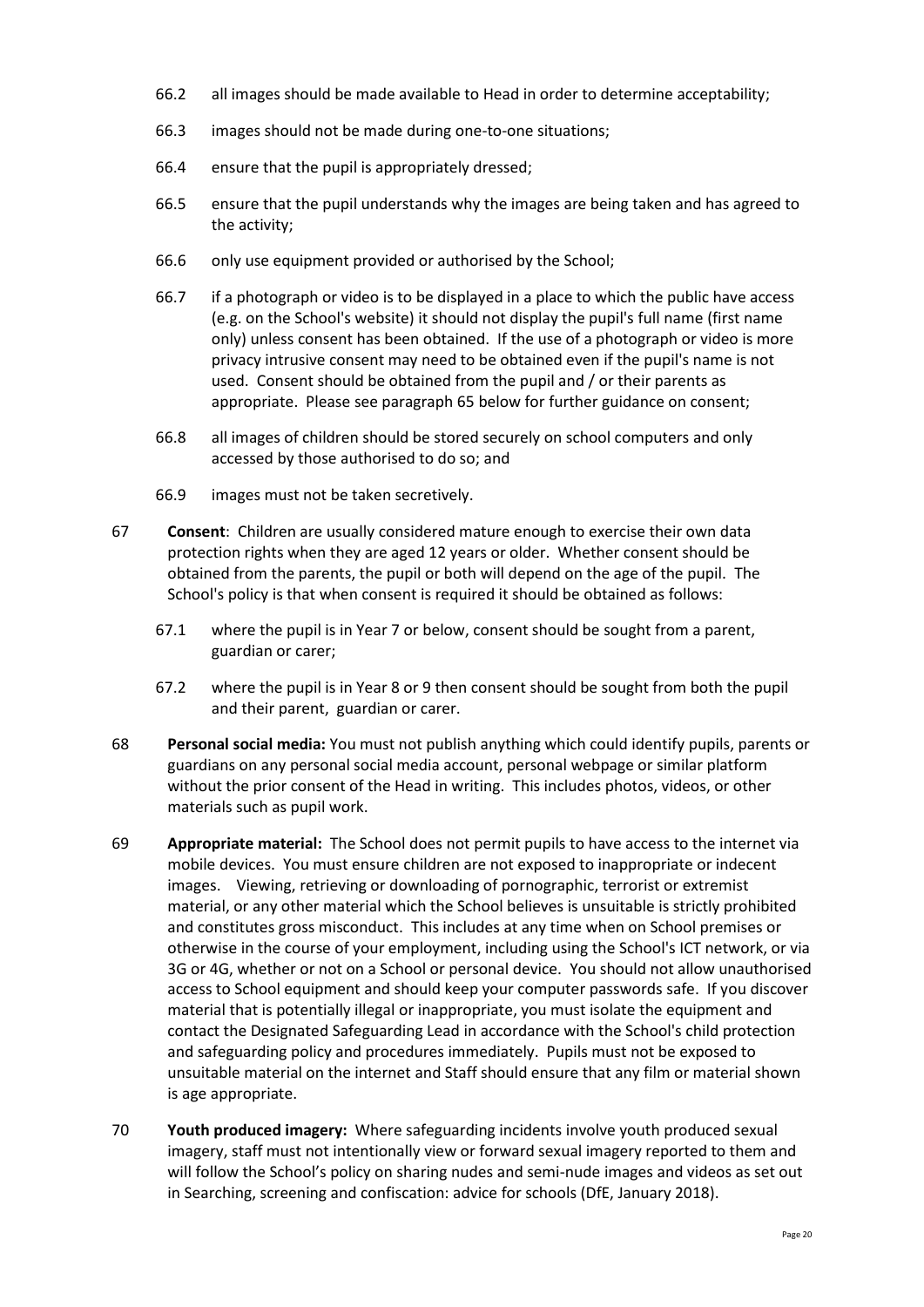#### **Gifts and Rewards**

- 71 **Anti-bribery and corruption policy:** Before accepting or giving any gifts or rewards, Staff must familiarise themselves with the anti-bribery and corruption policy contained in the Employment Manual.
- 72 **If a gift is received:** If you receive a gift from a pupil or parent you should:
	- 72.1 declare the gift where there is a possibility it could be misconstrued, or in any event where the gift is of a value of more than £50. The Head may in their absolute discretion require you to decline the gift; and
	- 72.2 decline outright gifts that could be perceived as a bribe or that have created an expectation of preferential treatment. Although it is accepted for parents, guardians or carers or children to make small gifts to show appreciation, you must not receive gifts on a regular basis or receive anything of significant value.
- 73 **Giving gifts and rewards:** Where you are thinking of giving a gift or reward:
	- 73.1 it should only be provided as part of an agreed reward system;
	- 73.2 in all cases except the above, the gift or reward should be of little monetary value and should be discussed and agreed with the Head and where appropriate the parent, guardian or carer;
	- 73.3 selection processes should be fair and where possible should be agreed by more than one member of Staff; and
	- 73.4 gifts should be given openly and not based on favouritism.
- 74 **Allocation of gifts and rewards:** Decisions regarding entitlement to benefits or privileges such as admission to school trips, activities or classroom tasks must avoid perceptions of bias, grooming or favouritism. The selection process must be based on transparent criteria.

#### **Childcare Disqualification**

- 75 **Offence:** The Childcare Act 2006 and the Childcare (Disqualification) Regulations 2009 state that it is an offence for the School to employ anyone to provide childcare in connection with our early years provision (**EYP**) or later years provision (**LYP**) who is disqualified, or for a disqualified person to be directly involved in the management of EYP or LYP (a **Relevant Role**).
- 76 **EYP** includes usual school activities and any other supervised activity for a "young child" which takes place on the school premises during or outside of the normal school day (a child is a "young child" during the period between birth and up to 1 September following their fifth birthday).
- 77 **LYP** includes provision for children not in EYP and under the age of 8 which takes place on school premises outside of the normal school day, including, for example breakfast clubs, after school clubs and holiday clubs. It does not include extended school hours for cocurricular activities such as sports activities. It is the School's view that the before and after School activities currently provided are all co-curricular.
- 78 **"Childcare"** means any form of care for a child, which includes education and any other supervised activity for a "young child". "Childcare" in LYP does not include education during school hours but does cover before and after school clubs.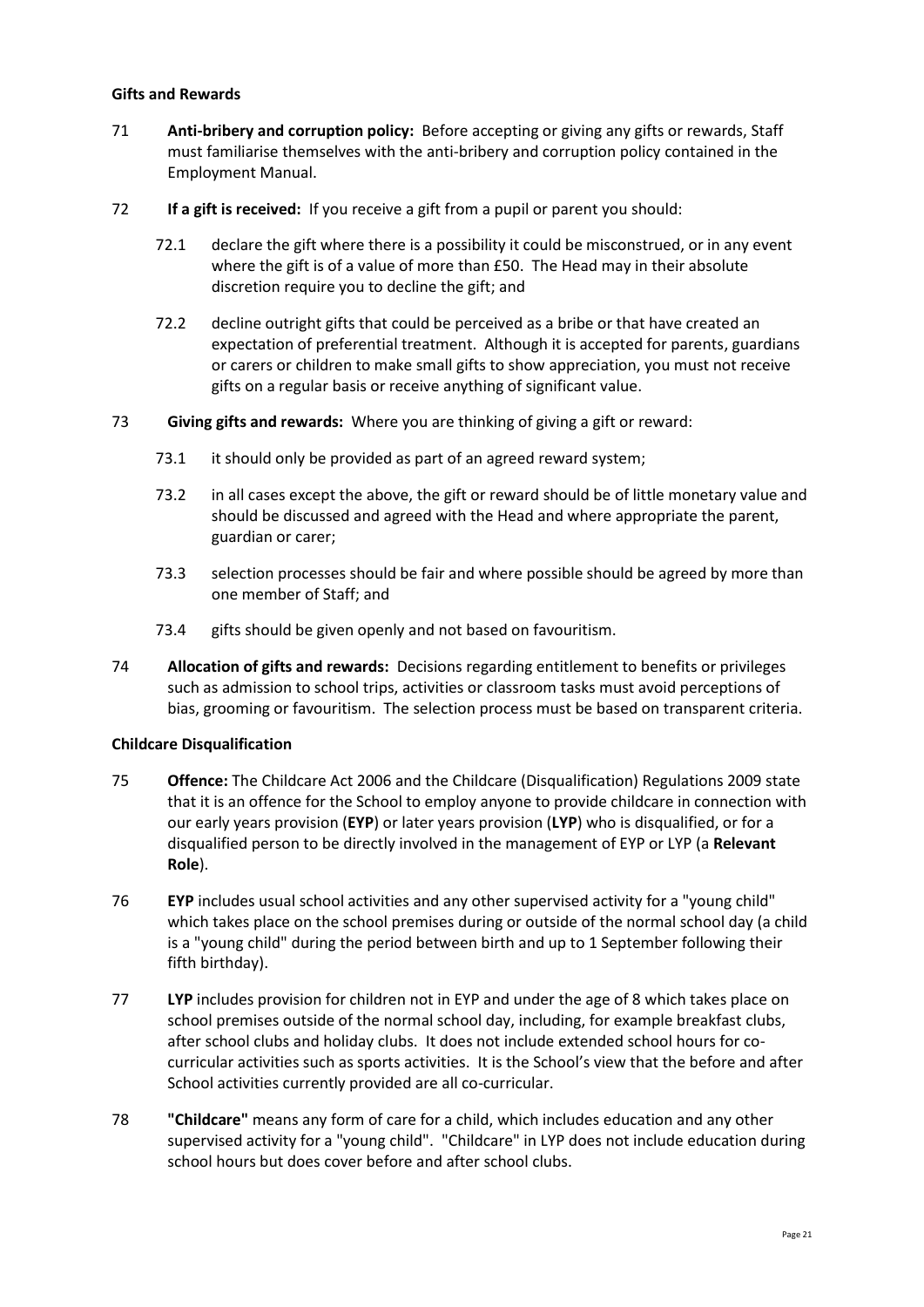- 79 **Grounds for disqualification:** The grounds on which a person will be disqualified from working in connection with EYP or LYP are set out in the School's recruitment, selection and disclosure policy and procedure. Staff are required to familiarise themselves with this document.
- 80 **Duty of disclosure:** Staff in a Relevant Role are under an on-going duty to immediately notify the School if their circumstances, change so that they meet any of the criteria for disqualification at any point during their employment with the School. Any failure to disclose relevant information will be treated as a serious disciplinary matter.
- 81 **Ofsted:** Where the School receives disqualification information about a member of staff working in a Relevant Role and is satisfied that the member of staff may be disqualified as a consequence, the School is under a duty to report the circumstances of the disqualification to Ofsted.
- 82 **Waiver:** A member of staff who discloses information which appears to disqualify them from working in a Relevant Role may apply to Ofsted for a waiver of the disqualification.]

#### **Reporting Obligations**

- 83 **The School's position:** It is a contractual requirement as well as in your interests to follow this Code so as to maintain appropriate standards of behaviour and your own professional reputation. A breach of this Code may be treated as misconduct and will render you liable to disciplinary action including in serious cases, dismissal.
- 84 **Termination of employment:** If the School ceases to use the services of a member of Staff because they are unsuitable to work with children, a settlement agreement (formerly known as a compromise agreement) will not be used and a referral to the Disclosure and Barring Service will be made promptly if the criteria for a referral are met. Any such incidents will be followed by a review of the safeguarding procedures within the School, with a report being presented to the Governors without delay. The School may also need to consider referral to the Disclosure and Barring Service if a member of Staff is suspended, or deployed to another area of work that is not regulated activity.
- 85 **Resignation:** If a member of Staff tenders his or her resignation, or ceases to provide his or her services to the School at a time when child protection concerns exist in relation to that person, those concerns will still be investigated in full by the School and a referral to the Disclosure and Barring Service will be made promptly if the criteria for a referral are met.
- 86 **Teaching Regulation Agency (TRA):** Separate consideration will also be given to making a referral to the TRA where a teacher has been dismissed (or would have been dismissed had he or she not resigned) because of unacceptable professional conduct, conduct that may bring the profession into disrepute, or a conviction at any time for a relevant offence. An interim referral to the TRA may also be considered and made if appropriate.

#### 87 **Whistleblowing**

Whistleblowing is the mechanism by which staff can voice their concerns, made in good faith, without fear of repercussion. Please refer to the school Whistle Blowing Policy

Staff should acknowledge their individual responsibilities to bring matters of concern to the attention of senior leadership and/or relevant external agencies. This is particularly important where the welfare of children may be at risk.

See also government advice Whistleblowing for Employees: [\(https://www.gov.uk/whistleblowing\)](https://www.gov.uk/whistleblowing) and NSPCC advice on Whistleblowing